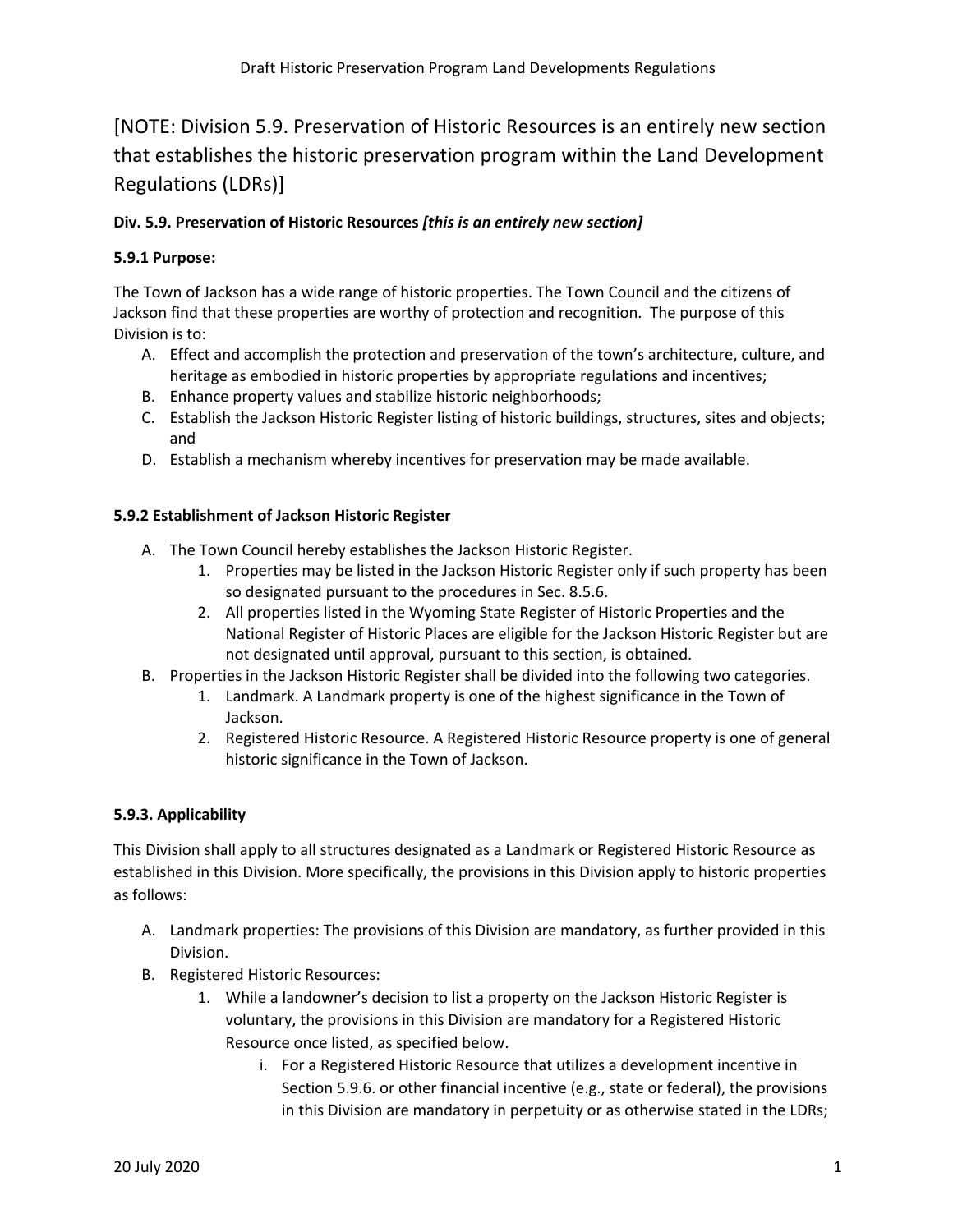- ii. For a Registered Historic Resource that does not utilize a development incentive in Section 5.9.6. or other financial incentive (e.g., state or federal), the landowner may opt out of the Registered Historic Resource designation at any time.
- C. Structures of Merit: This Division does not apply to Structures of Merit, except for Sec. 5.9.5.

## **5.9.4 Designation Criteria to the Jackson Historic Register**

Below are the criteria to designate a property to the Jackson Historic Register. Landmark properties and Registered Historic Resources shall meet all three designation criteria (A, B, and C) listed in this section. Under Criterion B, "Historic Significance," a Landmark shall meet a minimum of three of the categories listed and a Registered Historic Resource shall meet a minimum of two of the categories listed.

- A. Age. Individual properties shall be at least 50 years old. However, a property may be exempted from the age standard if Council finds it to be exceptionally important.
- B. Historic Significance. Properties shall be found to have historic significance in these categories in order to be considered for designation:
	- 1. Association with events that have made a significant contribution to history;
	- 2. Connection with persons significant in history;
	- 3. Distinctive characteristics of a type, period, method of construction, or artisan;
	- 4. Geographic importance; and/or
	- 5. Possibility to yield important information related to prehistory of history.
- C. Integrity. In addition to having historic significance as outlined above, a property must be found to retain sufficient integrity. All properties shall be evaluated for their physical integrity using the following criteria:
	- 1. Location
	- 2. Design
	- 3. Setting
	- 4. Materials
	- 5. Workmanship
	- 6. Feeling

# **5.9.5 Structures of Merit**

- A. General
	- 1. A list of Structures of Merit is hereby established. The purpose is to recognize properties of historic significance that have not been formally designated to the Town's Historic Register. No regulation of the property as identified for properties on the Town's Historic Register applies to these properties.
- B. Identification
	- 1. Structures of Merit are identified through professional surveys using the criteria listed above in Sec. 5.9.4.
	- 2. The Planning Director shall formally accept the survey as the listing of Structures of Merit by resolution.
- C. Classification
	- 1. If a property owner(s) wishes to nominate their Structure of Merit to the Town's Historic Register, they may do so by following the procedures outlined in Sec. 8.5.6.
- D. List of Structures of Merit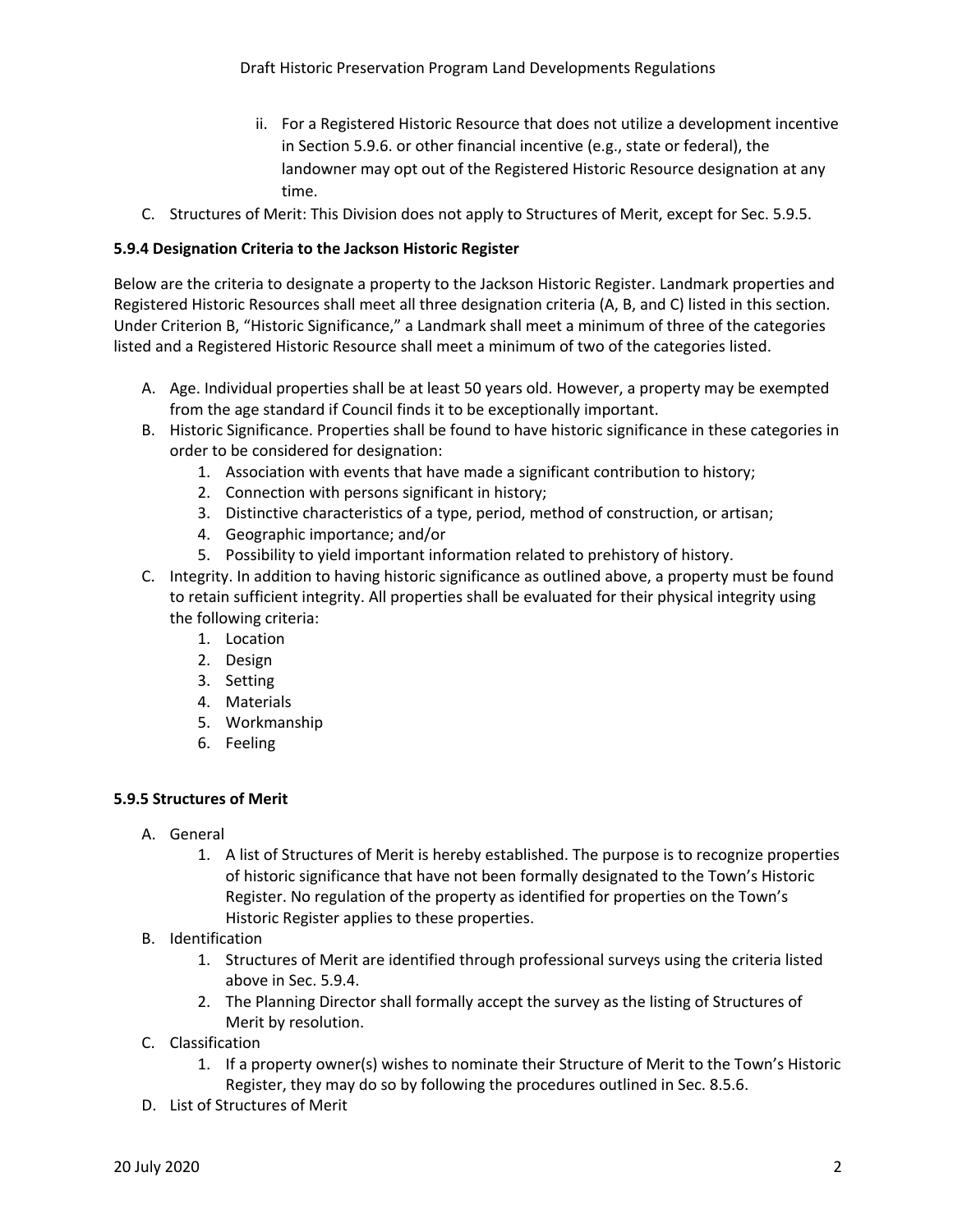- 1. The Town of Jackson shall maintain an up-to-date List of Structures of Merit, which shall be made publicly available.
- 2. If a property on the List of Structures of Merit is subsequently designated to the Town's Historic Register, it shall then be removed from the List of Structures of Merit.

# **5.9.6 Incentives for Historic Preservation**

In recognition that requirements in the LDRs can be a barrier to the preservation of historic resources, this section provides zoning incentives to property owners. The intent is to provide financial incentives and regulatory flexibility to avoid the demolition of historic properties and to encourage contextsensitive reinvestment in and redevelopment of historic properties. Toward this end, this section provides zoning-related incentives for Landmark and Registered Historic Resource properties. Once an incentive is used, the historic designation of the property cannot be removed unless otherwise stated in this section.

It should be noted that many of these incentives are located in other parts of the LDRs, thus only references to the appropriate sections are provided here. In addition, other incentives for historic preservation are available in Chapter 12 of the International Existing Building Code and through federal and state programs not included in the LDRs.

- A. Nonconforming Structures.
	- 1. Landmark and Registered Historic Resource properties are allowed to increase existing nonconformities on expansions by matching existing setbacks, height, and other dimensional standards (see Sec. 1.9.2.B.1. for full text).
	- 2. Landmark and Registered Historic Resource properties are exempted from the 20% limitation on expansion of nonconforming structures (see Sec. 1.9.2.B.3.b for full text).
	- 3. Landmark and Registered Historic Resource properties are exempted from the limitation on replacing (and expanding) nonconforming structures (see Sec. 1.9.2.B.4.a for full text).
- B. Flexibility in the Applicability of Development Standards
	- 1. Administrative Adjustment
		- a. Structure Setbacks and Site Development Setbacks. The Planning Director may establish a lesser structure setback or site development setback for a Landmark or Registered Historic Resource property based on credible information from the applicant that the lesser standard is necessary to meet the goals of this Division and will protect the character of the adjacent properties and neighborhood (see Sec. 8.8.1.B.2).
		- b. The protection of historic resources is one justification for approving Administrative Adjustments to provide additional flexibility for parking, LSR, setbacks) and other important standards (see Sec. 8.8.1.C.2.b for full text).
	- 2. FAR exemption
		- a. Any floor area within a Landmark or Registered Historic Resource structure does not count as floor area for the purpose of calculating the maximum allowed floor area (FAR) on a property.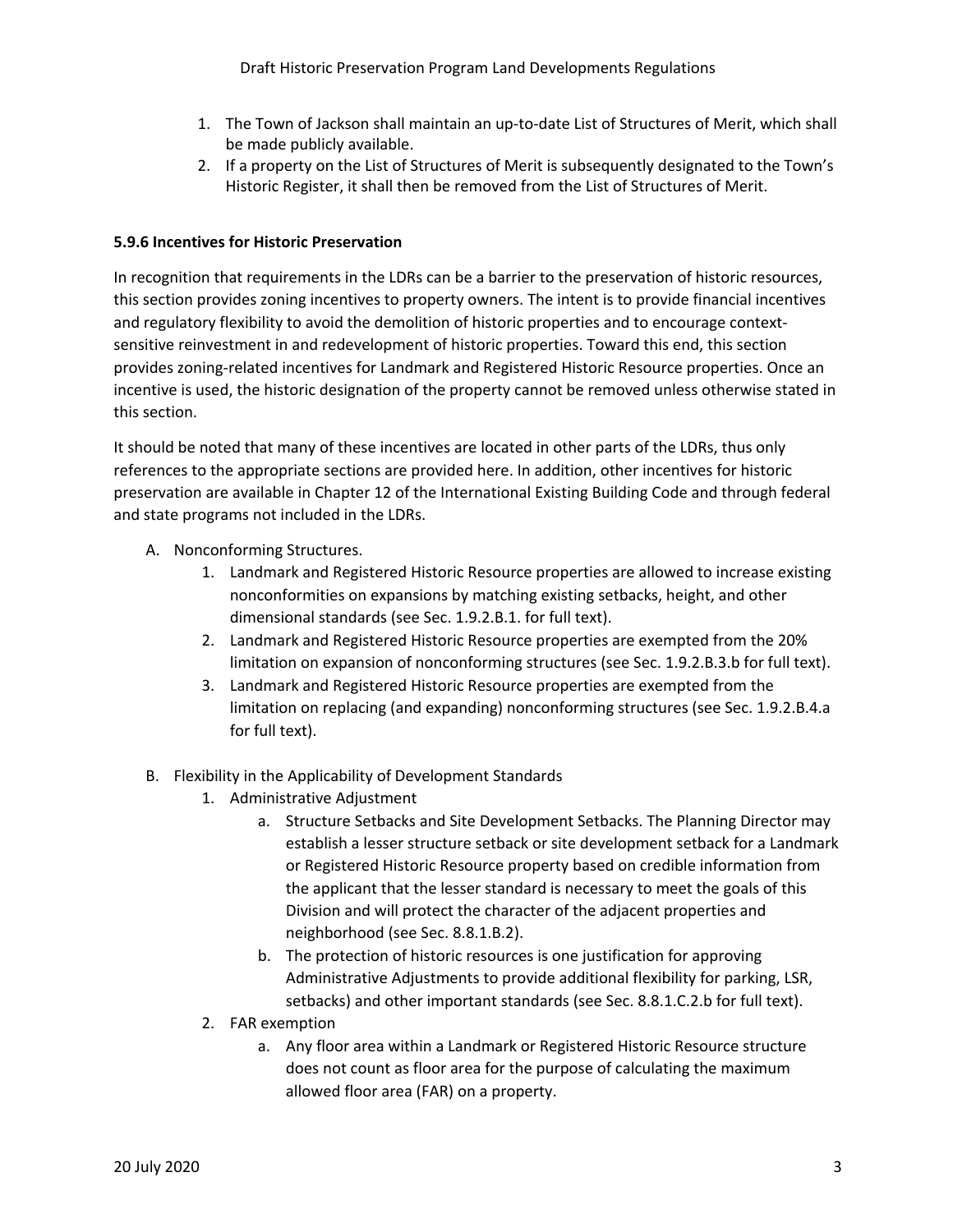- b. An addition to a Landmark or Registered Historic Resource structure does not count as floor area for the purpose of determining development review thresholds in each zone district (i.e., see subsection. B.10 in each zone district).
- c. A residential unit(s) that is a Landmark or Registered Historic Resource structure, or that is contained within such a structure, shall not count as a dwelling unit for the purposes of maximum density.
- 3. Minimum Lot Size

The minimum lot size on a property with a structure listed on the Jackson Historic Register may be reduced by half and subdivided provided all resulting lots meet all applicable requirements of the LDRs and the historic resource is protected in perpetuity on the lot (repositioning allowed) by a deed restriction recorded in the County Clerk's office.

- 4. Workforce Housing Mitigation
	- a. Uses within a Landmark or Registered Historic Resource are exempt from the affordable workforce housing mitigation requirements in Div. 6.3 (see Sec. 6.3.2.C.3 for full text).
	- b. Landmark and Registered Historic Resources get a credit equal to twice the amount of floor area of existing historic structures if still located in original site, or has not been moved in last 50 years (see Sec. 6.3.2.C.3 for full text).
- C. Transfer of Development Rights (TDR) for Historic Preservation

To encourage the preservation of historic properties, properties with Landmark and Registered Historic Resource structures may transfer or sell unused floor area to another eligible property according the standards below.

- 1. Applicability
	- a. Any property with a Landmark and Registered Historic Resource structure can transfer or sell any unused floor area to another eligible site, as provided in this section.
- 2. Requirements for 'sending' properties

A 'sending' property is one that meets all of the following criteria:

- a. The property must contain either a designated Landmark or Registered Historic Resource.
- b. The sending property may be located in any zone in the Town.
- c. The property must have unused floor area available for transfer to another property. Unused floor area is calculated by subtracting the total amount of existing floor area on the site (not including designated historic structures) from the maximum allowed floor area as determined by the base FAR. *[EXAMPLE: On a property with a 2,000 sf historic structure and 1,500 sf nonhistoric structure, and where a total of 5,000 sf of development is allowed by the base FAR (i.e., without the use of any floor area bonuses), the property would be eligible to transfer 3,500 sf of floor area to a qualified receiving site]*.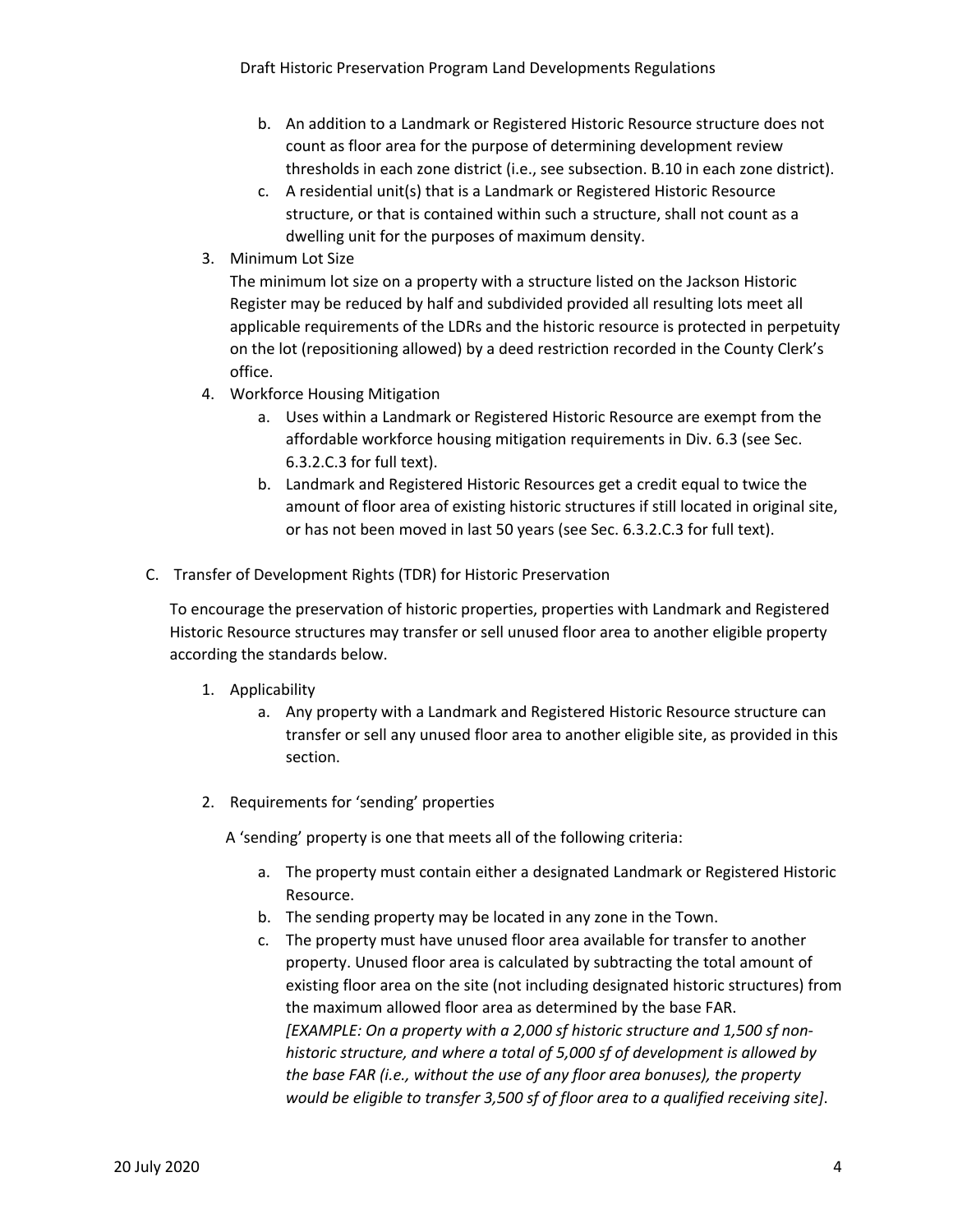- d. A site that has already received a transfer of floor area (i.e., a receiving site) may become a sending site in cases where that the transferred floor area is transferred again to another eligible receiving site.
- 3. Requirements for 'receiving' properties

A 'receiving' property must meet all of the following criteria:

- a. The property must be located in the DC-1, DC-2, CR-1, CR-2, CR-3, BP, NM-2, or NH-1 zone in the Town;
- b. No variance to any development standard is required to accommodate the transferred floor area;
- c. The property must not have significant environmental or developmental constraints, such as being in the Natural Resource Overlay (NRO), having wetlands, or subject to significant geologic instability, avalanches, wildfire, or similar hazards.
- d. No additional significant public infrastructure improvements paid by the Town are needed to accommodate the transferred floor area.
- 4. Documentation required for transfer of floor area under TDR program

All transfers of floor area under the TDR program shall comply with the following requirements.

- a. The sale or transfer of the floor area is a private transaction to be agreed upon by the affected landowners. The Town is not involved in determining the value or price of the transferred floor area.
- b. Prior to any transfer of floor area, the owner of the sending property must apply for a Zoning Compliance Verification (ZCV) from the Town Planning Department to verify the amount and type of floor area available to be transferred from the sending site and to verify that the intended receiving site is eligible to be a receiving site.
- c. The sale or transfer of any the floor area shall include a deed restriction recorded in the County Clerk's office against both the sending and receiving property that clearly identifies the following: a) the owners of the sending and receiving properties; b) the amount and type of floor area to be transferred, c) the amount of floor area remaining on the sending site, d) the historic resource on the sending site being protected and the nature and timeframe of the protection; and e) any other information necessary to provide clear notice to future property owners and Town regarding the status of future development potential on each property. The Town may provide a template TDR deed restriction that may be used or required to meet the requirements of this section.
- d. The required TDR deed restriction shall state the designated historic resource shall be protected in perpetuity or for less period if the transferred floor area is not used and the floor area is expired or returned to the sending site.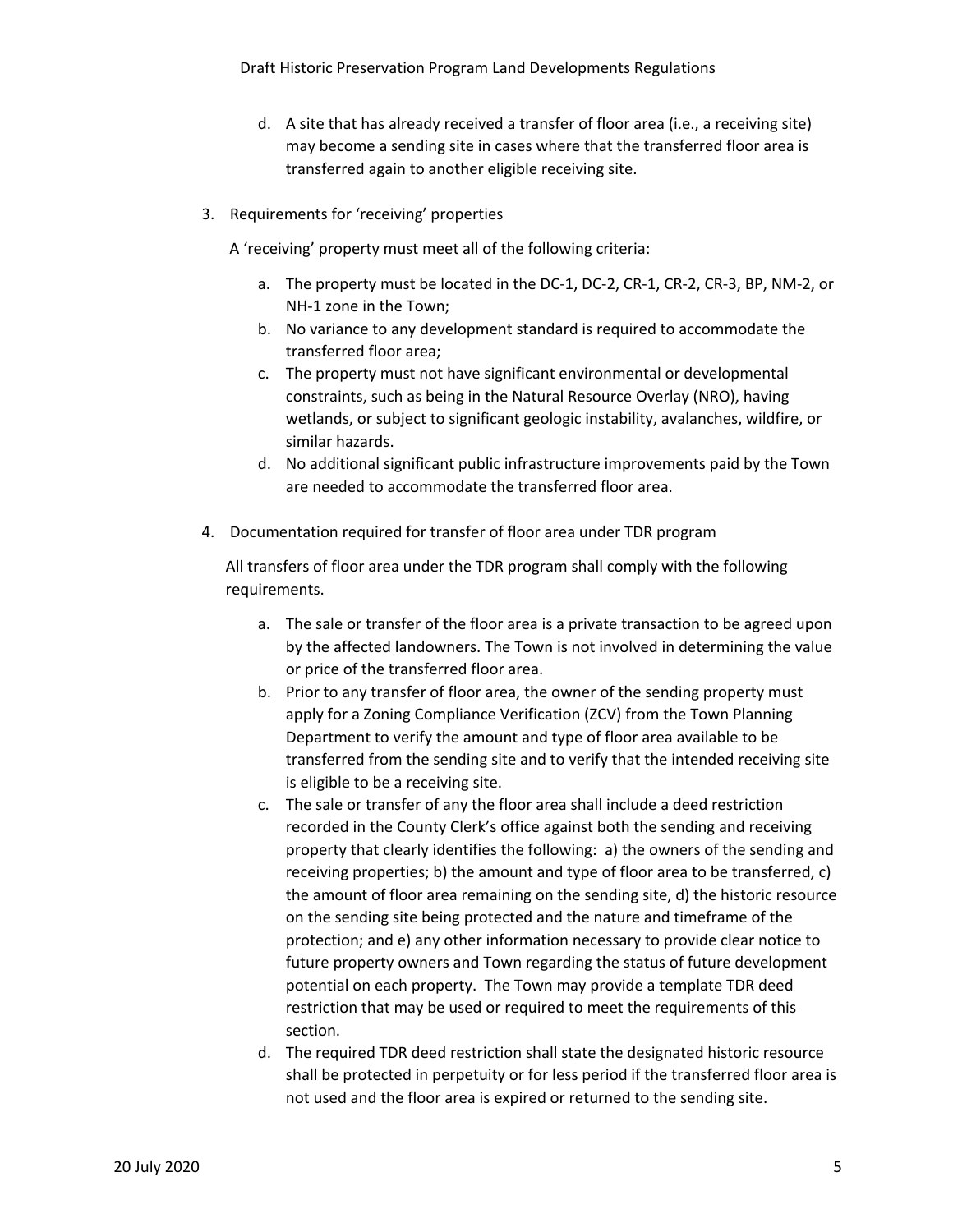- e. The required TDR deed restriction must be recorded prior to issuance of any building permit that includes use of transferred floor area.
- f. The owner of the sending site shall provide a copy of the signed transfer instrument to the Town Planning Department. Failure to send this required notice to the Town may result in delay in the use of the transferred floor area.
- 5. General requirements and rules of TDR program
	- a. Transferred floor area does not count as FAR on the receiving site.
	- b. A sending property in a residential zone can only transfer residential floor area.
	- c. A sending property in a mixed-use zone can transfer either residential or nonresidential floor area provided it is allowed as a Basic Use. Floor area allowed as a Conditional Use or Special use cannot be transferred;
	- d. Floor area that has been transferred legally to an eligible receiving site may be transferred again to another eligible receiving site (i.e., the receiving site becomes a sending site) subject to the requirements of this section. This process may be repeated as many times as necessary to transfer floor area to a site intended for development.
	- e. Transferred floor area does not expire and there is no deadline by which time the floor area must be used. Purchasers of transferred floor area, however, may voluntarily expire or permanently retire the transferred development rights by filing an instrument in the County Clerk's office that clearly documents the location and rights that are to be expired.
	- f. In the CR-3 zone, a fourth story and 48' in height is allowed provided that the fourth story is equal to the amount of floor area transferred to the site using the TDR program (see Sec. 2.2.13.E.7 for full text).
	- g. The Town will track all transfers of floor areas from the TDR program and make this information available to the public.
	- h. The designated historic resource on a sending property may be repositioned on the sending site consistent with the requirements of Sec. 8.5.8, but if it is moved to another site the sending site must comply with the retroactive requirements in Sec. 5.9.6.D.
	- i. When an owner proposes to subdivide a property with unused transferred floor area from the TDR program, the applicant shall clearly allocate the unused transferred floor area to the newly created lots or units.
- 6. Vesting of Transferred Floor Area

Floor area that is purchased or otherwise transferred through the TDR program does not guarantee a development right or create a vested right on the receiving site. The transferred floor area is vested only after an approved development permit or building permit is issued that includes the additional transferred floor area and demonstrates that it can fit on the receiving site while complying with all applicable LDRs.

D. Retroactive Requirement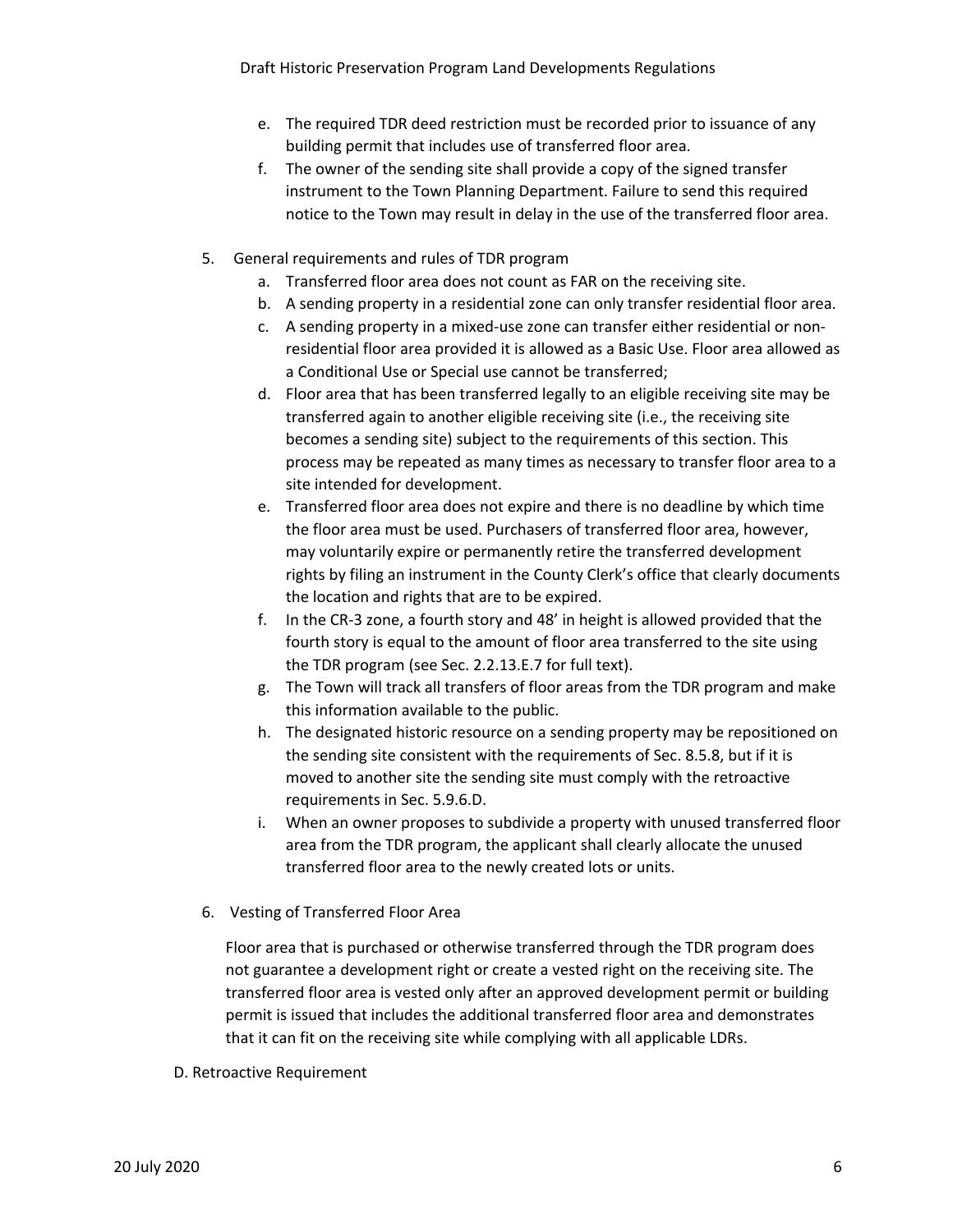When an incentive in this Division is used for a Landmark or Registered Historic Resource but the designated historic resource is subsequently removed physically or is no longer designated on the Jackson Historic Register, the benefiting property owner will be responsible to retroactively comply with, either through payment or performance, the LDR requirement that was relaxed or exempted.

## **5.9.7 Maintenance**

- A. The Town Council intends to preserve from deliberate or inadvertent neglect the exterior portions of historic properties and all interior portions thereof whose maintenance is necessary to prevent deterioration of any exterior portion. No owner, lessee, or occupant of any historic property shall fail to prevent significant deterioration of the exterior of the building, structure, object, or special feature beyond the condition of such historic property on the effective date of the designating ordinance.
- B. No owner, lessee, or occupant of any historic property shall fail to comply with all applicable provisions of these LDRs.
- C. Prior to beginning any enforcement action for failure to maintain the historic property, the Town shall notify the owner, lessee or occupant of the need to repair, maintain, or restore such property; shall assist the owner, lessee, or occupant in determining how to preserve such property; and shall give the owner, lessee, or occupant a reasonable time to perform such work.
- D. Unsafe or Dangerous Conditions Exempted. Nothing in this section shall be construed to prevent any measures of construction, alteration, removal, or demolition necessary to correct the unsafe or dangerous condition of any property, other feature, or parts thereof where such condition is declared unsafe or dangerous by the Town and where the proposed measures have been declared necessary by the Town to correct the condition, as long as only such work that is absolutely necessary to correct the condition is performed. Any temporary measures may be taken without first obtaining a Certificate of Appropriateness under this ordinance, but a certificate is required for permanent construction, alteration, removal, or demolition.

## **5.9.8 Enforcement**

- A. Landmark properties are required to maintain in perpetuity, or for another period of time as approved, the integrity of the historic resource per the standards in this Division. Landmark properties that also take advantage of any of the development incentive in Sec. 5.9.6 are further required to maintain the integrity of the historic resource in perpetuity.
- B. Registered Historic Resource properties are designated only with the consent of the property owner, thus the provisions of this Division are enforced through the Design Guidelines for as long as the property is a designated historic resource. However, any Registered Historic Resource that takes advantage of any of the development incentive in Sec. 5.9.6 is required to maintain the integrity of the historic resource in perpetuity, or for another period of time as approved.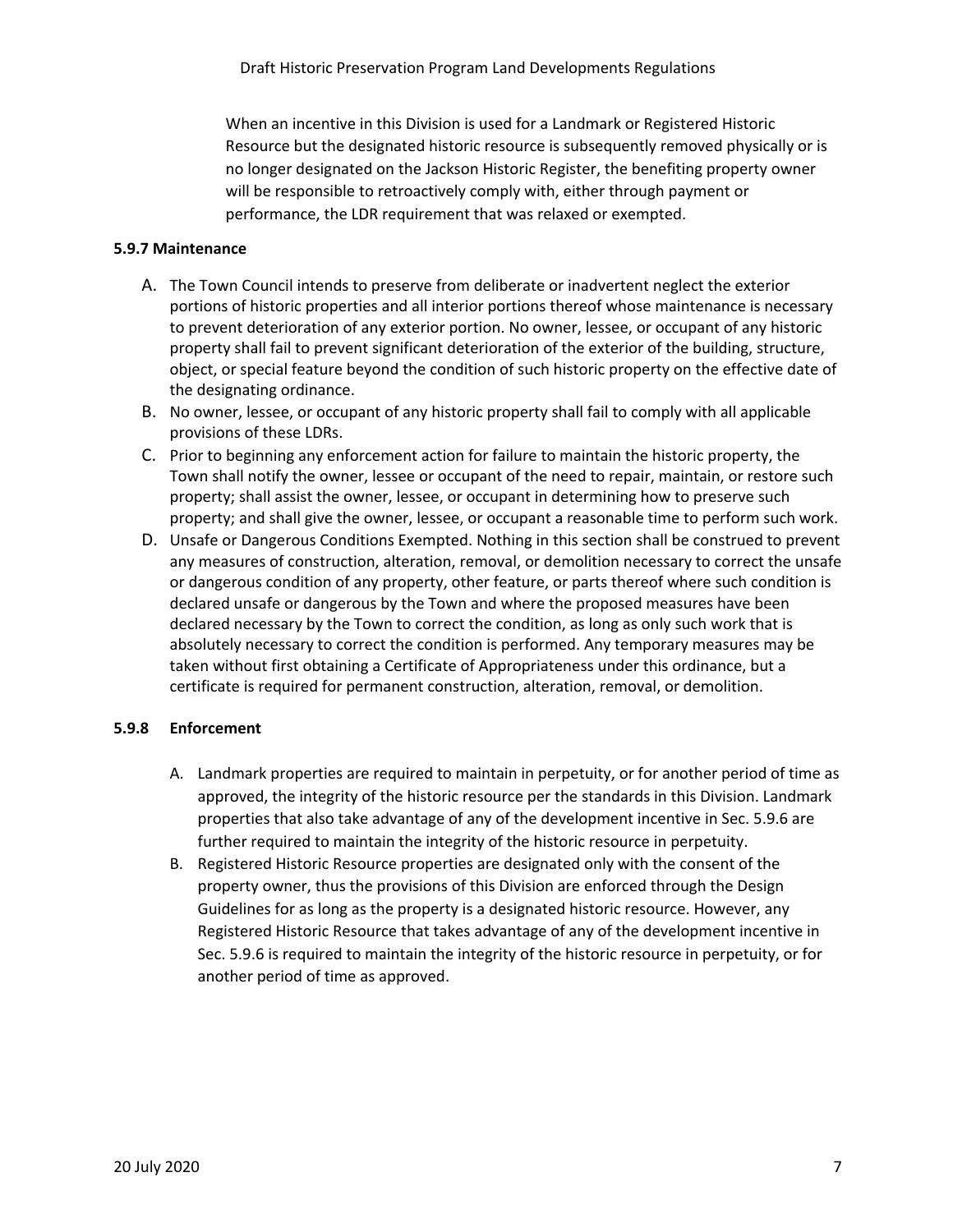[NOTE: Sections 8.5.6 through 8.5.8 are entirely new sections that establish new procedures related to the Historic Preservation program in a different section of the Land Development Regulations (LDRs)]

## **Section 8.5.6 Designation Process to Jackson Historic Register**

A. Purpose

The purpose of the historic preservation designation process is to review the historic significance of a particular property, structure, site, or resource to determine whether it meets the criteria for designation to the Jackson Historic Register.

B. Applicability

This process applies to any property in the Town that is properly nominated for designation as a Landmark or Registered Historic Resource in the Jackson Historic Register.

C. Nomination process

An application to designate a property as a Landmark or Registered Historic Resource shall include a nomination according to the below requirements.

- a. A nomination for a Landmark or Registered Historic Resource on the Town's Historic Register may be made:
	- i. By the owner or owners of the property to be designated;
	- ii. By a vote of the Teton County Historic Preservation Board; and/or
	- iii. By a member or members of the Town Council
- b. Owner notification or consent:
	- i. For a Landmark nomination, if not nominated with the landowner's consent, the Town shall notify the property owner(s) in writing, outlining the reasons and effects of listing in the Town's Historic Register at least 30 days prior to submission of the designation application.
	- ii. For a Registered Historic Resource nomination, written consent by the property owner(s) is required and shall be provided with the designation application.
- D. Designation Criteria

To be designated as a Landmark or Registered Historic Resource the property must meet the designation criteria provided in Sec. 5.9.4. The application must specify and provide evidence to demonstrate which criteria the property meets.

E. Effect of Approval

Approval of a historic designation application will result in the designated property being added to the Jackson Historic Register within 30 days of approval. Such approval allows the owner to represent their property as being on the Town's Historic Register and potentially qualifies the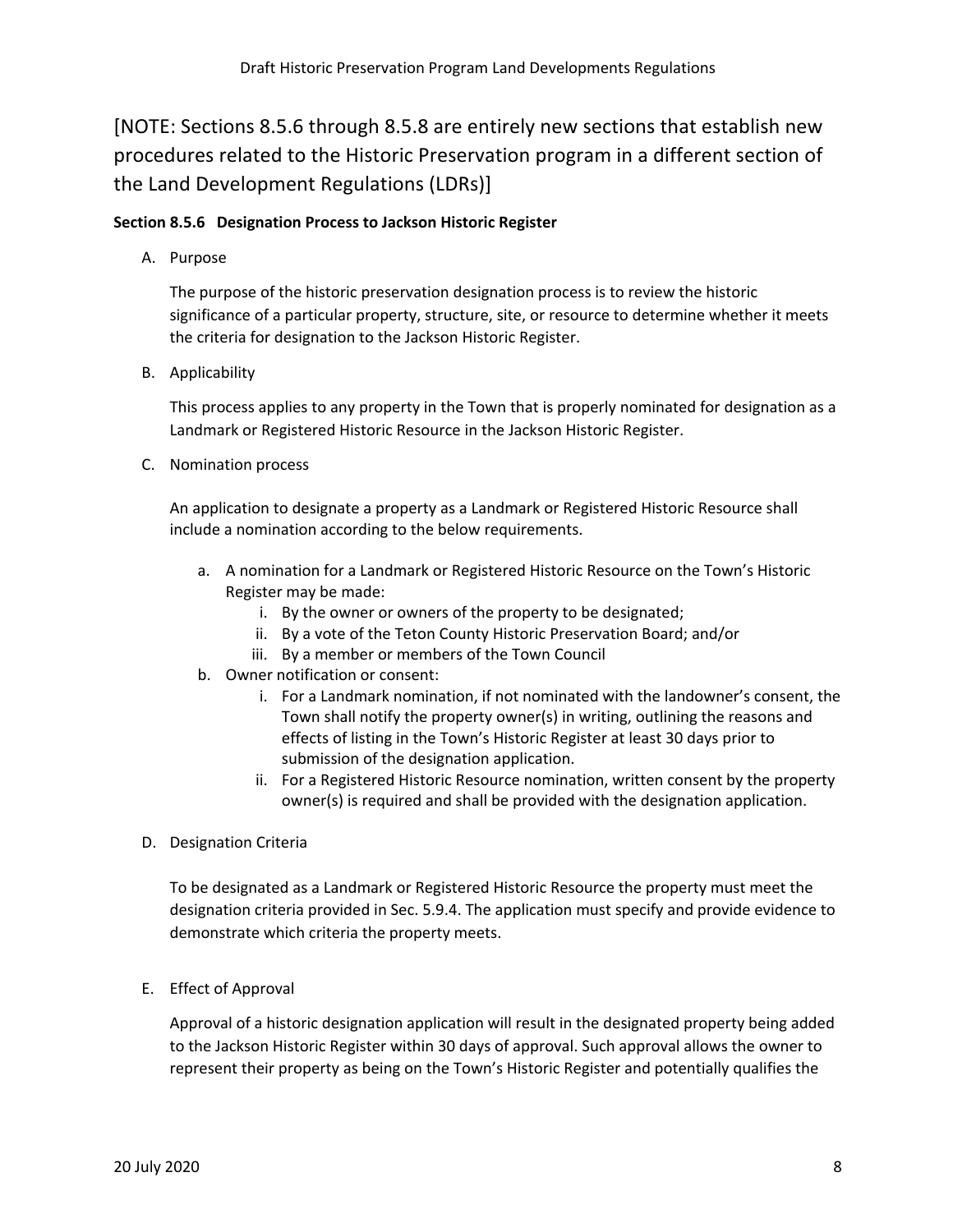property for certain development incentives and subjects it to certain design and relocation requirements in the Design Guidelines and LDRs.

F. Expiration

A property's historic designation has no expiration date. The designation of a historic property may be revoked, however, under the procedures provide in Sec. 8.5.6.G.

G. Revocation

If a historic property has not been properly maintained or has been altered to a degree that it no longer retains its historic integrity, the Council may recommend revocation of the designation in the case of Landmark or the Planning Director may do so in the case of a Registered Historic Resource in the absence of the owner's application according to the procedure in Sec. 8.9.3. However, an owner of a Registered Historic Resource property may request withdrawal of their historic designation for any reason by providing written notification to the Planning Director, provided that the property has not taken advantage of any development incentive(s) that requires continued preservation of the historic resource.

H. Review process

All steps and deadlines in the following chart are required unless noted otherwise. An applicant must complete each step before moving to the step below. The designation procedures for Land and Registered Historic Resources are different — Landmark properties require final approval by the Council while Registered Historic Resources require final approval by the Planning Director.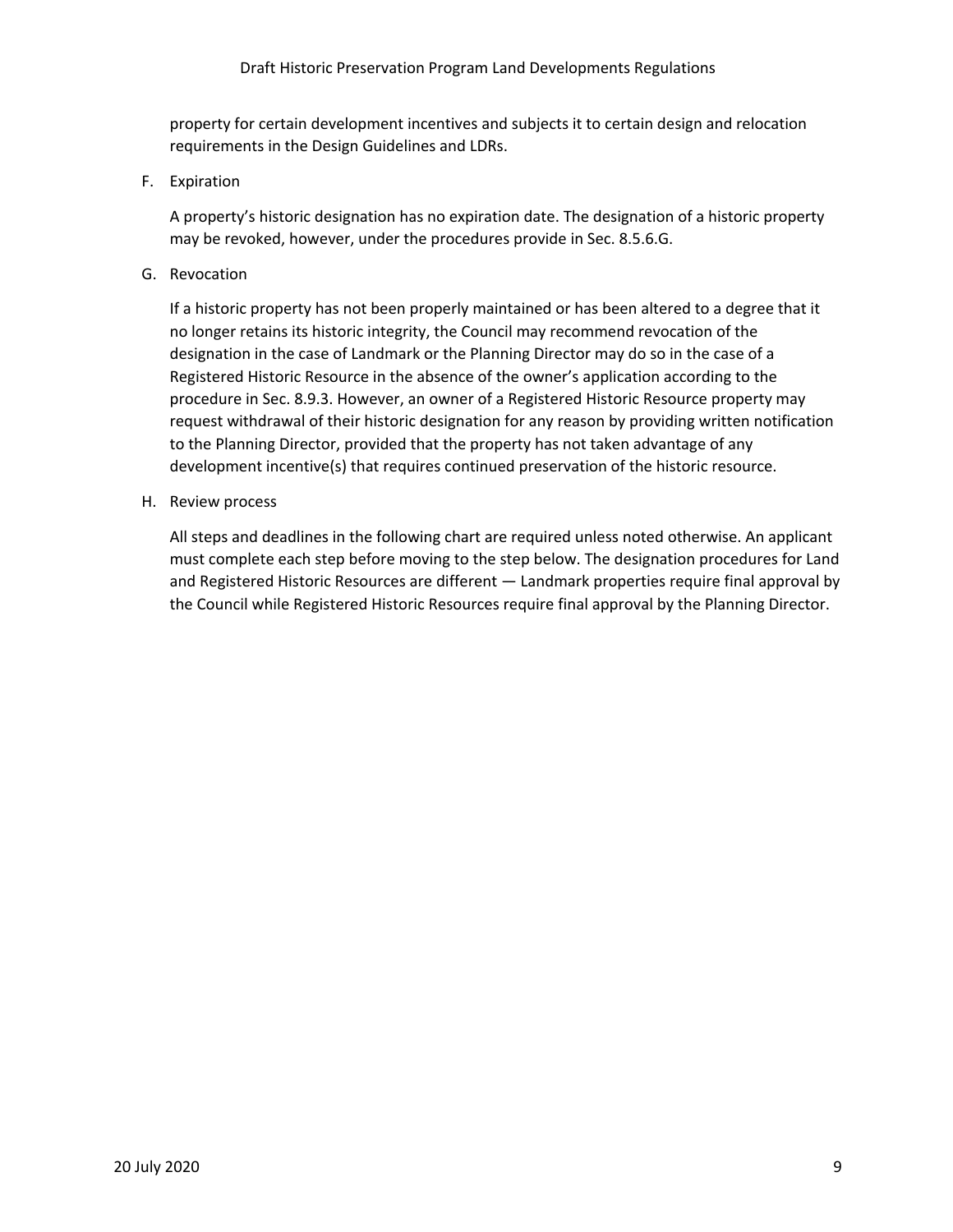## **Designation Process for Landmark Property**

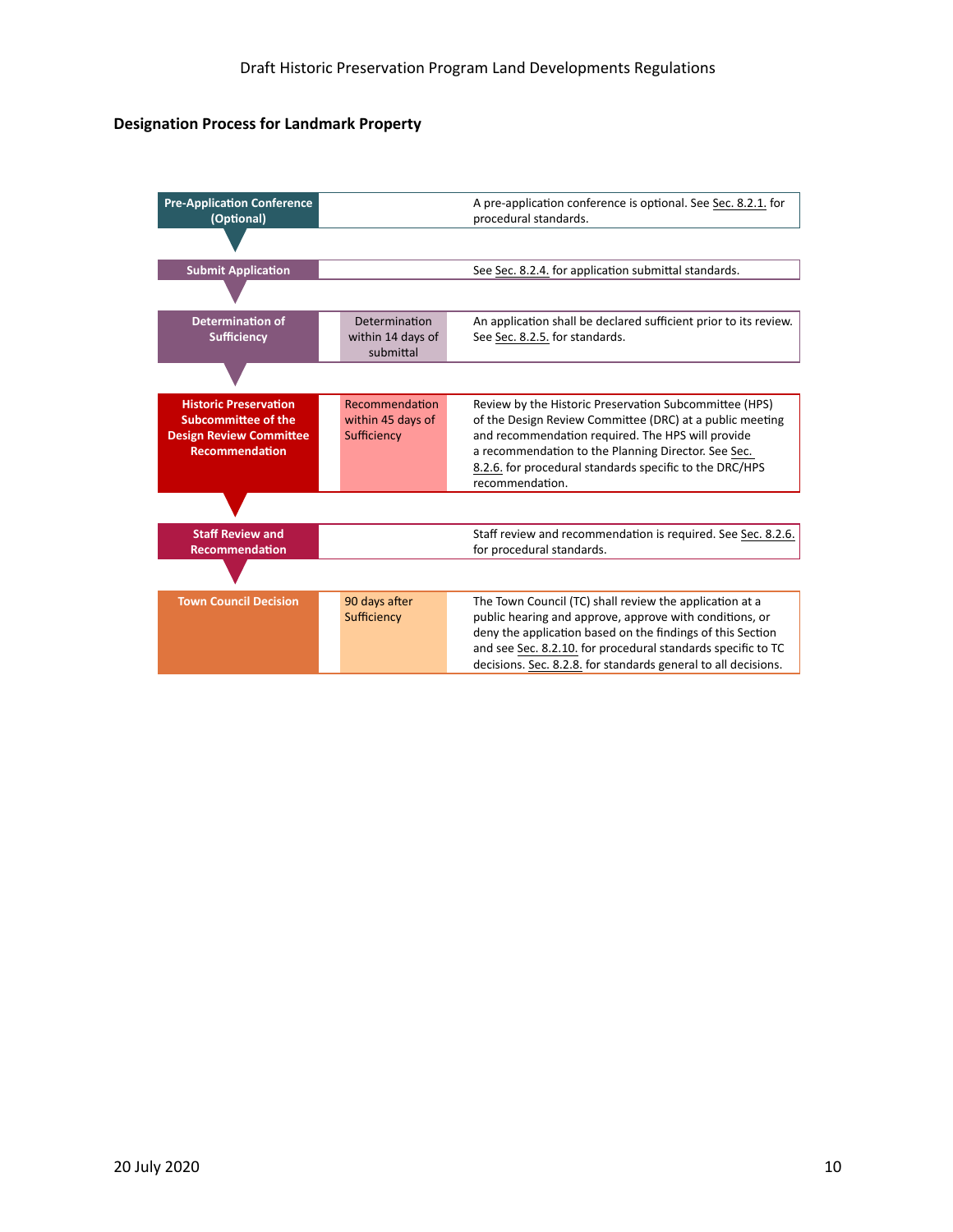#### **Designation Process for Registered Historic Resource Property**

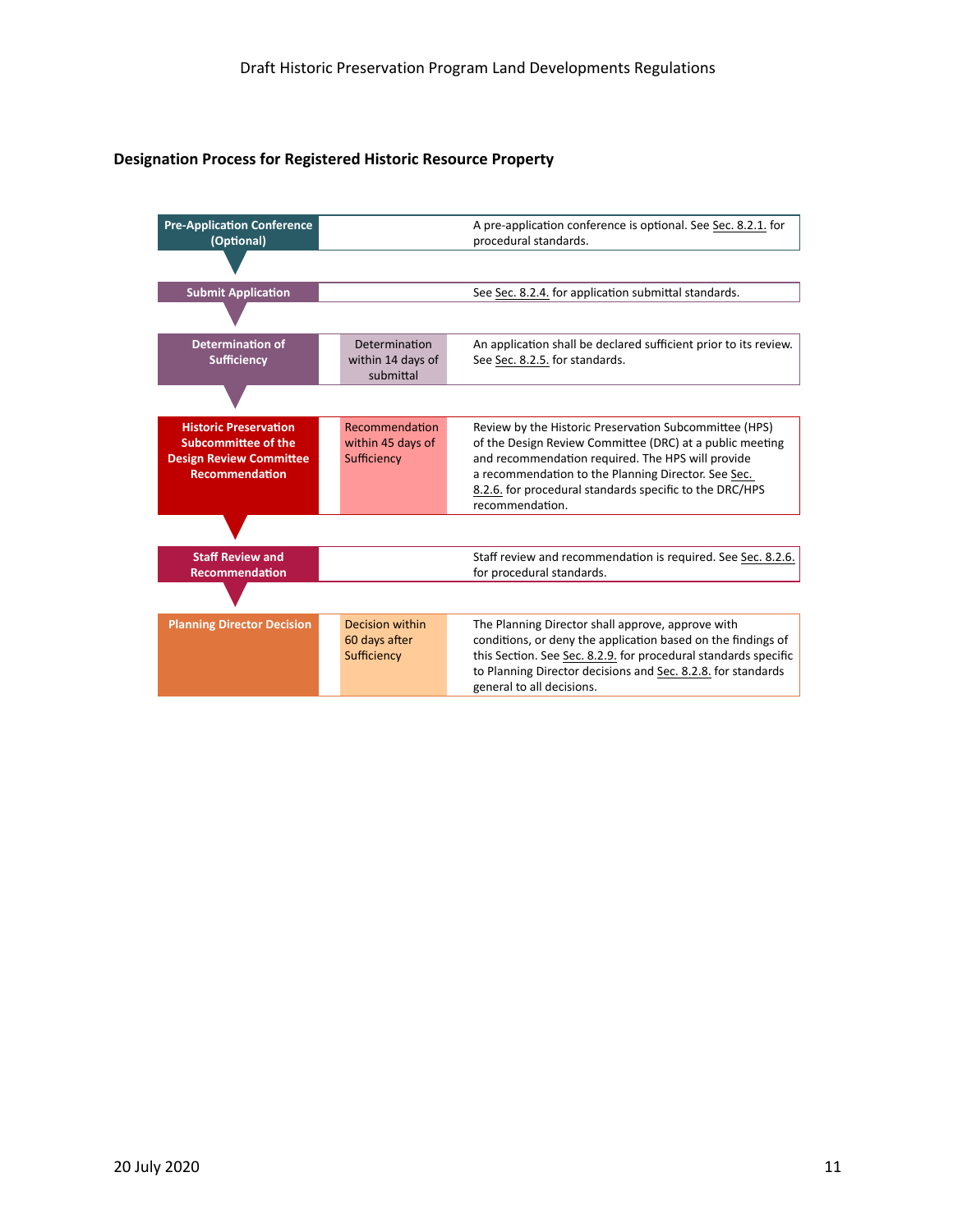## **Section 8.5.7 Exterior Alterations to Properties on the Jackson Historic Register**

A. Purpose

The purpose is to allow owners to obtain a Certificate of Appropriateness (CoA) to make exterior alterations of properties listed on the Jackson Historic Register in ways that are compatible with and maintain the historic integrity of the resource consistent with the Historic Preservation Design Guidelines. The Planning Director may consult with the Historic Preservation Subcommittee (HPS) as necessary to achieve the purposes of this section.

B. Applicability

This process applies to any property in the Town listed on the Jackson Historic Register for which the landowner desires to make exterior alterations that requires a development permit or building permit, or that does not require a building permit but has the potential to negatively impact the integrity of the historic resource (e.g., exterior painting, the non-structural replacement of exterior siding, windows, or roof covering). Interior alterations are not subject to this section.

- C. General Procedures
	- 1. Review Process

Before carrying out an alteration to the exterior of any designated historic property, the owner(s) shall follow the procedures below.

- a. Submission
	- i. Exterior alterations to a Landmark or Registered Historic Resource that require a building permit shall be submitted to the Building Official, while all other alterations subject to this section shall be submitted to the Planning Director.
	- ii. When submitted, the applicant shall mark the application as involving a designated historic property (Landmark or Registered Historic Resource).
	- iii. Applicants that are unsure whether a proposed alteration requires review under this section should contact the Planning Department for guidance.
- b. Certificate or Appropriateness (CoA) Required All exterior alterations to a Landmark or Registered Historic Resource require approval of a CoA by the Planning Director as provided below:
	- i. The Planning Director shall provide a final decision and CoA within 14 days of a sufficient application on the following types of applications that do not generally require consultation with the HPS:
		- a) ADA accessibility improvements to the rear or side/secondary façade.
		- b) The repair or restoration of character-defining features and architectural elements.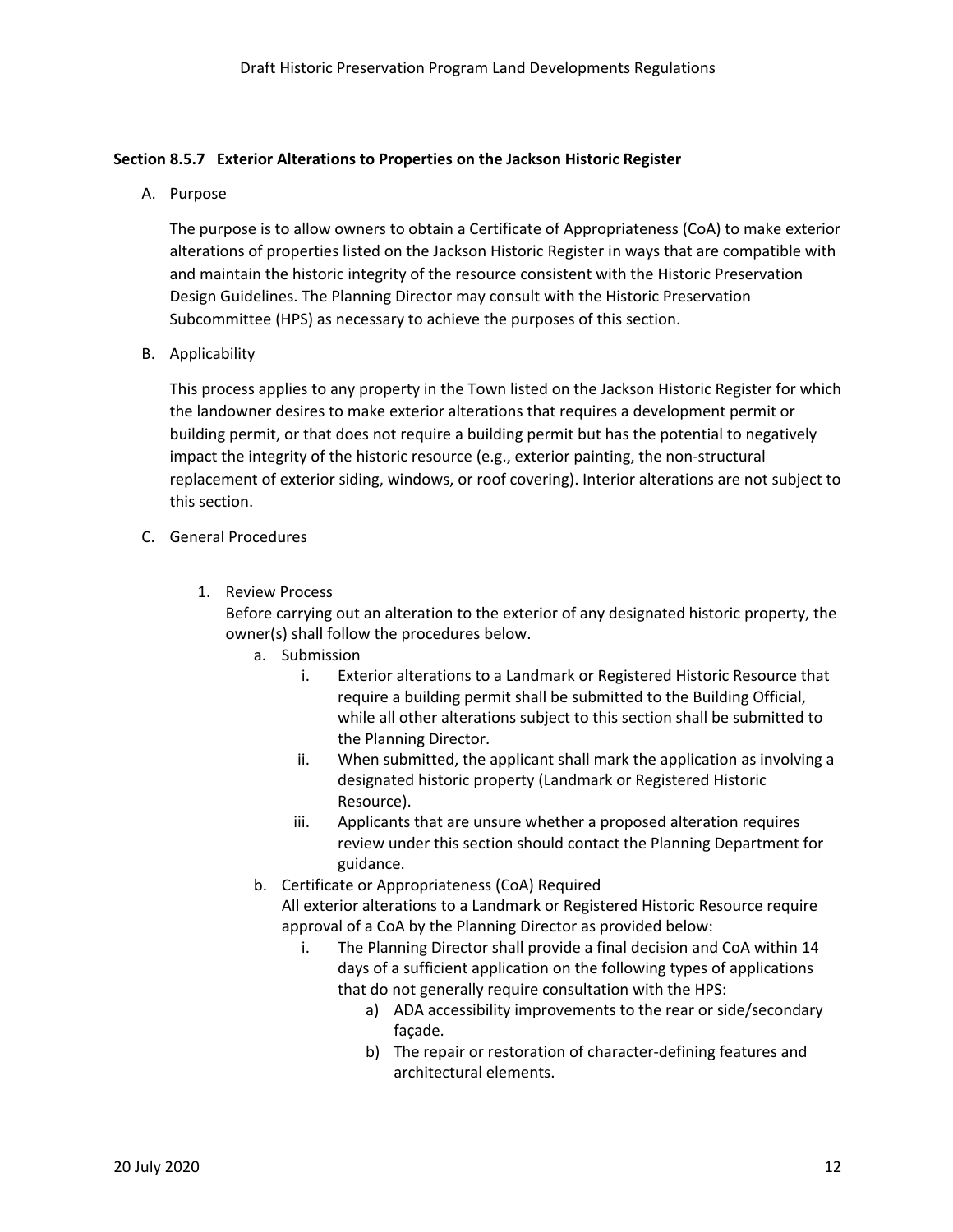- c) In-kind repair/replacement work that matches the existing size, style, material, profile, color, finish, etc.
- ii. The Planning Director shall provide a final decision and CoA within 14 days of HPS recommendation on the following types of applications that generally require consultation with the HPS:
	- a) ADA accessibility improvements located on the front/primary façade
	- b) Removal of character-defining features
	- c) A proposal that significantly changes historic materials
	- d) Additions to residential buildings
	- e) Relocation or reposition
	- f) Demolition request
- 2. Resubmittal

The applicant may resubmit an amended application or reapply for a Certificate of Appropriateness that takes into consideration the recommendations of the HPS and/or the Planning Director.

3. Appeal

If a Certificate of Appropriateness is denied, the applicant may appeal the denial to the Town Council per Sec. 8.8.3. Appeals of a decision of the Council may be filed in circuit court.

- 4. Whether consultation with the HPS is required or voluntary, the Planning Director may consult with the HPS either in writing or during a regular meeting at his discretion.
- D. Approval Criteria

In making its determination for a Certificate of Appropriateness, Planning Director, in consultation with the HPS as appropriate, must determine that the application complies with the Historic Preservation Design Guidelines adopted by the Town, including those that specifically address alterations to historic structures.

E. Effect of Approval

Approval of an alteration by issuance of a Certificate of Appropriateness will allow the applicant to proceed with the alteration consistent with any conditions of approval from the HPS and final decision-making entity, provided all other required permit are obtained.

F. Expiration

A Certificate of Appropriateness has no uniform expiration date but expires when the associated building permit expires or when the physical alterations permitted by the CoA and associated building permit are completed, inspected by the Town, and signed off by the Town.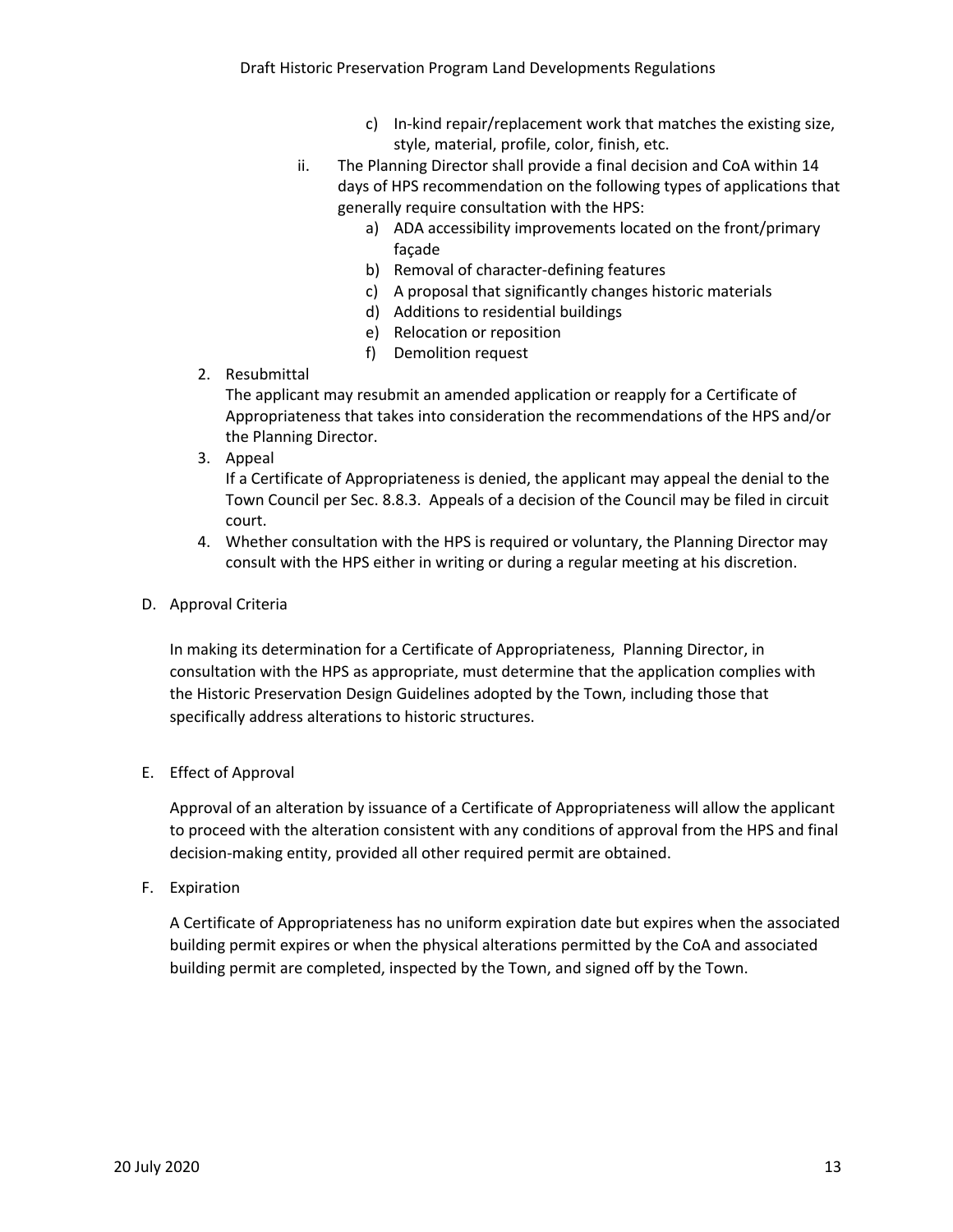## **Section 8.5.8 Repositioning and Relocation of Properties on the Jackson Historic Register**

A. Purpose

The purpose is to allow owners to obtain a Certificate of Appropriateness to reposition a designated historic property within its parcel or to relocate a designated historic property to another site in ways that are compatible with and maintain the historic integrity of the resource consistent with the Historic Preservation Design Guidelines.

B. Applicability

This process applies to any property in the Town that is listed on the Jackson Historic Register that the landowner or other qualified representative desires to reposition within its parcel or to relocate to another site. However, if a Landmark or Registered Historic Resource has made use of a development incentive, the designated historic property may not be considered for relocation to another site unless the Planning Director determines that the new site provides a similar or better setting or recalls a historic setting.

- C. General Procedures
	- 1. In addition to the criteria and procedures in Sec. 8.5.7, the Planning Director, in consultation with the HPS, will use the criteria of this section to review a proposed repositioning of a designated historic property within its parcel or relocation of a designated historic property to another site.
	- 2. Applicants for repositioning a designated historic property within the same parcel shall:
		- a. Assure the repositioning means the historic property will be preserved on the site.
		- b. Maintain the general character as seen from the street.
		- c. Stabilize the building from further deterioration.
	- 3. Applicants for relocation to another site shall:
		- a. Document the original building location on the current site
		- b. Provide plans to safely move the designated historic property, including the protection of building features
		- c. Ensure the relocation site provides an appropriate context to the building. Ideally the new site shall convey a character similar to that of the historic site, or the current site if the original site is unknown.
		- d. Provide plans to stabilize and rehabilitate the building so that is has a viable use on the new site.
			- i. Alterations that require a building permit shall be submitted to the Building Official. The Building Official will be final decision maker on these applications, however, the Planning Director will issue the Certificate of Appropriateness.
	- 4. Appeal

If a Certificate of Appropriateness is denied, the applicant may appeal the denial to the Town Council per Sec. 8.8.3. Appeals of a decision of the Council may be filed in circuit court.

5. No building permit to reposition or relocate a property designated as a Landmark or Registered Historic Resource shall be issued until a Certificate of Appropriateness has been issued.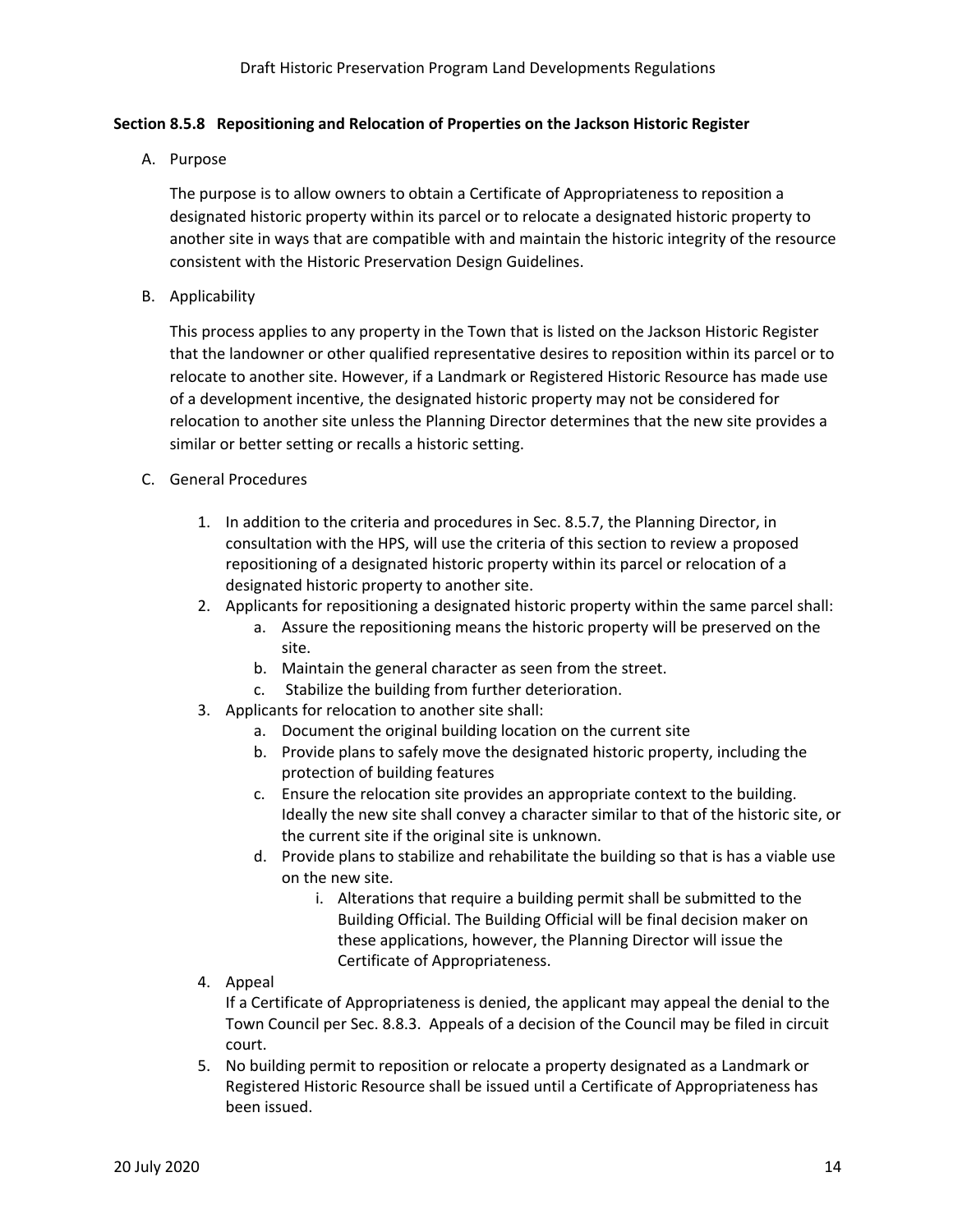Draft Historic Preservation Program Land Developments Regulations

6. The Planning Director may consult with the HPS, either in writing or during a regular meeting, to review proposed alterations before the Certificate of Appropriateness and final permit or approval are issued

#### D. Approval Criteria

In making its determination for a Certificate of Appropriateness, the Planning Director, in consultation with the HPS as appropriate, must determine that the application complies with the Historic Preservation Design Guidelines adopted by the Town, including those that specifically address repositioning and relocating historic structures.

#### E. Effect of Approval

Approval to reposition or relocate an historic structure by issuance of a Certificate of Appropriateness will allow the applicant to proceed with the repositioning or relocation consistent with any conditions of approval from the HPS and final decision-making entity.

## F. Expiration

A Certificate of Appropriateness has no uniform expiration date but expires when the associated building permit expires or when the physical alterations permitted by the CoA and associated building permit are completed, inspected by the Town, and signed off by the Town.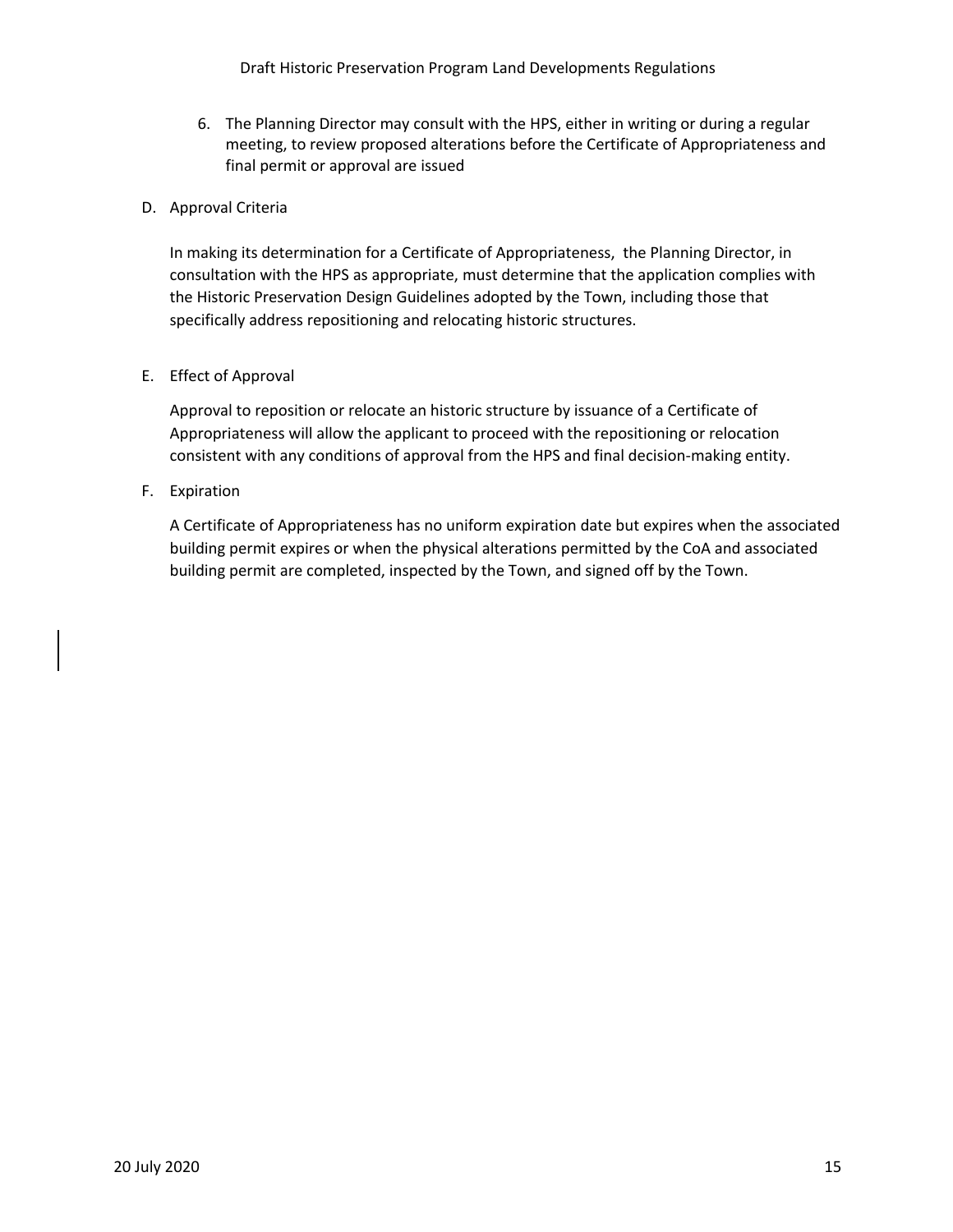[NOTE: This section provides additional changes throughout the Town of Jackson Land Development Regulations (LDRs) that are required to be consistent with the above new material on historic preservation. Proposed new text is shown in redline]

# **1.9.2. Nonconforming Physical Development**

# A. Applicability

Nonconforming physical development is declared generally incompatible with the character of the zone or overlay in which it is located. This Section shall apply to lawful physical development (other than signs) that does not meet the physical development standards applicable to the zone or overlay. Physical development standards applicable to all zones are found in Article 5. Physical development standards applicable to specific zones are found in Subsection B of the zone-specific sections found in Article 2.- Article 4.

B. Maintenance, Alteration, Expansion, and Replacement

Maintenance, alteration, replacement, or expansion of a nonconforming physical development shall only be permitted if all 6 of the following standards are met.

1. No Increase in Nonconformity. Maintenance, alteration, replacement, or expansion shall not increase the nonconformity and shall otherwise comply with all applicable standards of these LDRs, except that maintenance, alteration, or expansion of a nonconforming Detached Single-Family Unit or property listed on the Jackson Historic Register shall not be subject this limitation (e.g., an addition to a house or designated historic structure that is nonconforming as to height may be the same height as the existing nonconforming or historic house).

2. Maintenance and Alteration. A nonconforming physical development may be maintained or altered.

3. Expansion. A nonconforming physical development shall be brought into compliance with all applicable standards of these LDRs upon cumulative expansion of greater than 20% of its floor area or site area. Cumulative expansion is the sum of all expansions from the date the physical development became nonconforming, including all expansions under prior LDRs if the physical development became nonconforming under prior LDRs and remains nonconforming. The following exceptions shall apply to this limit on expansion.

a. Detached Single-Family Unit. This standard shall not limit the expansion of a Detached Single-Family Unit.

b. Jackson Historic Register Historic Buildings. This standard shall not limit expansion of a property listed on the Jackson Historic Register a building included on the Teton County Historical Preservation Board (TCHPB) list of historically significant properties, or that is otherwise deemed in writing by the TCHPB to be historically significant.

4. Replacement. A nonconforming physical development shall be brought into compliance with all applicable standards of these LDRs upon willful demolition of any structural support for the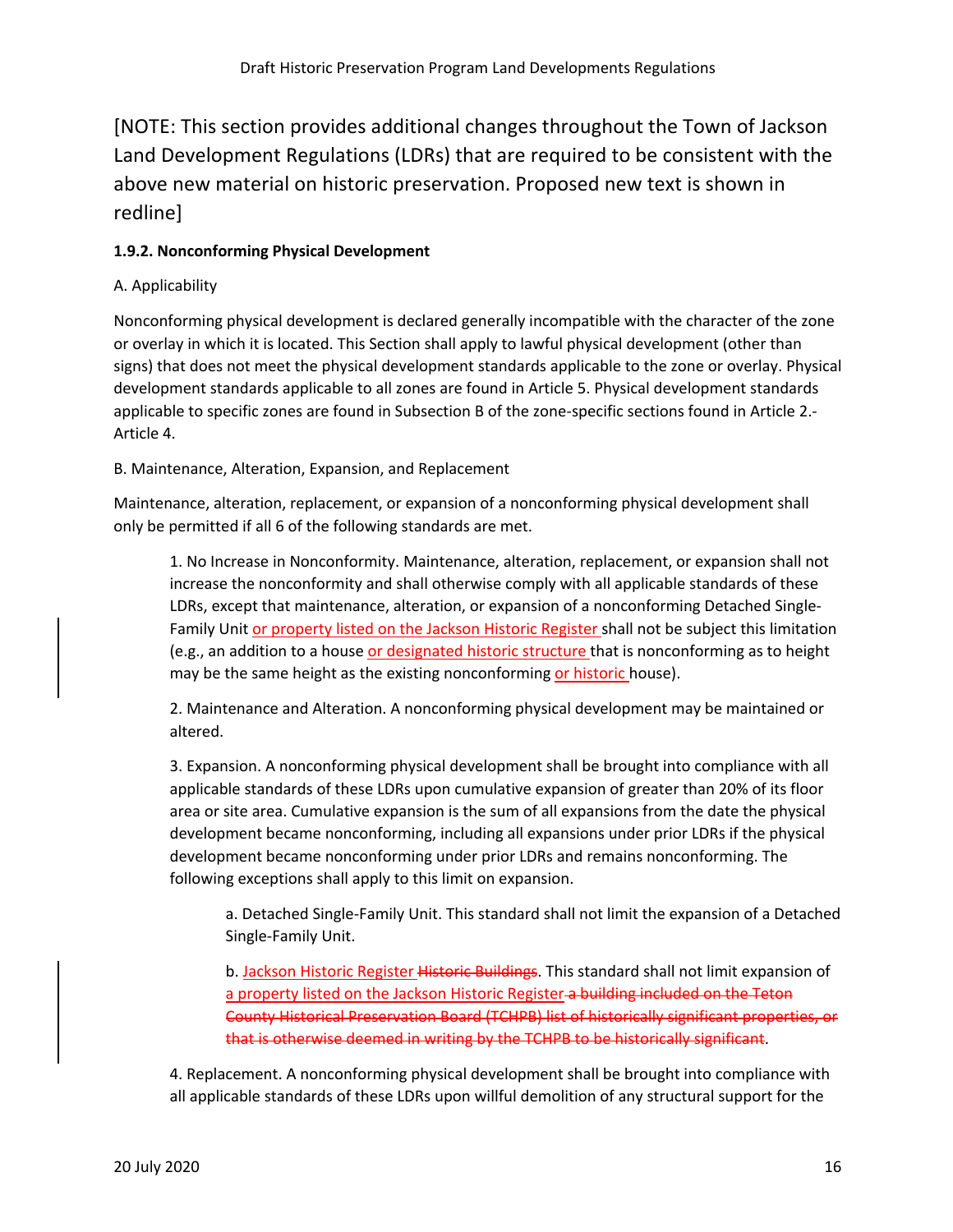Draft Historic Preservation Program Land Developments Regulations

portion of the physical development that is nonconforming. Except that this subsection shall not prohibit any of the following.

a. Jackson Historic Register Detached Single-Family Unit. This standard shall not limit the expansion replacement of a- property listed on the Jackson Historic Register Detached Single-Family Unit.

#### **Sec. 2.2.13.E.7**

7. Additional Height and Story for Historic Preservation TDR Program A 48' maximum height and a fourth story are allowed provided that the fourth story is equal to the amount of floor area transferred to the site per the TDR program. The transferred floor area is subject to all other applicable LDR requirements.

#### **Div. 5.8. Design Guidelines**

#### 5.8.1. Applicability

A. General

The following applications shall be required to complete design review based upon criteria established in the Town's Design Guidelines prior to the issuance of a building permit or development plan, as established in Div. 8.3.

1. All applications for nonresidential development and redevelopment within the Town.

2. All applications within the **DGTS-1, TS-2, DC-1, DC-2, CR-1, CR-2, CR-3**, and OR zones.

3. All applications for residential development that includes three or more attached units.

4. All applications for a property listed on the Jackson Historic Register, as applicable, per the procedures in Sec. 8.5.7. and 8.5.8.

#### **Sec. 6.3.2.C.3**

#### C. Exemptions

The following are exempt from the standards of this Division.

1. Housing Department Unit. A residential unit subject to a deed restriction administered by the Housing Department.

2. Other Workforce Housing. A residential unit subject to a deed restriction administered by the Jackson Hole Community Housing Trust or Habitat for Humanity of the Greater Teton Area; or an apartment in the NL-5 zone.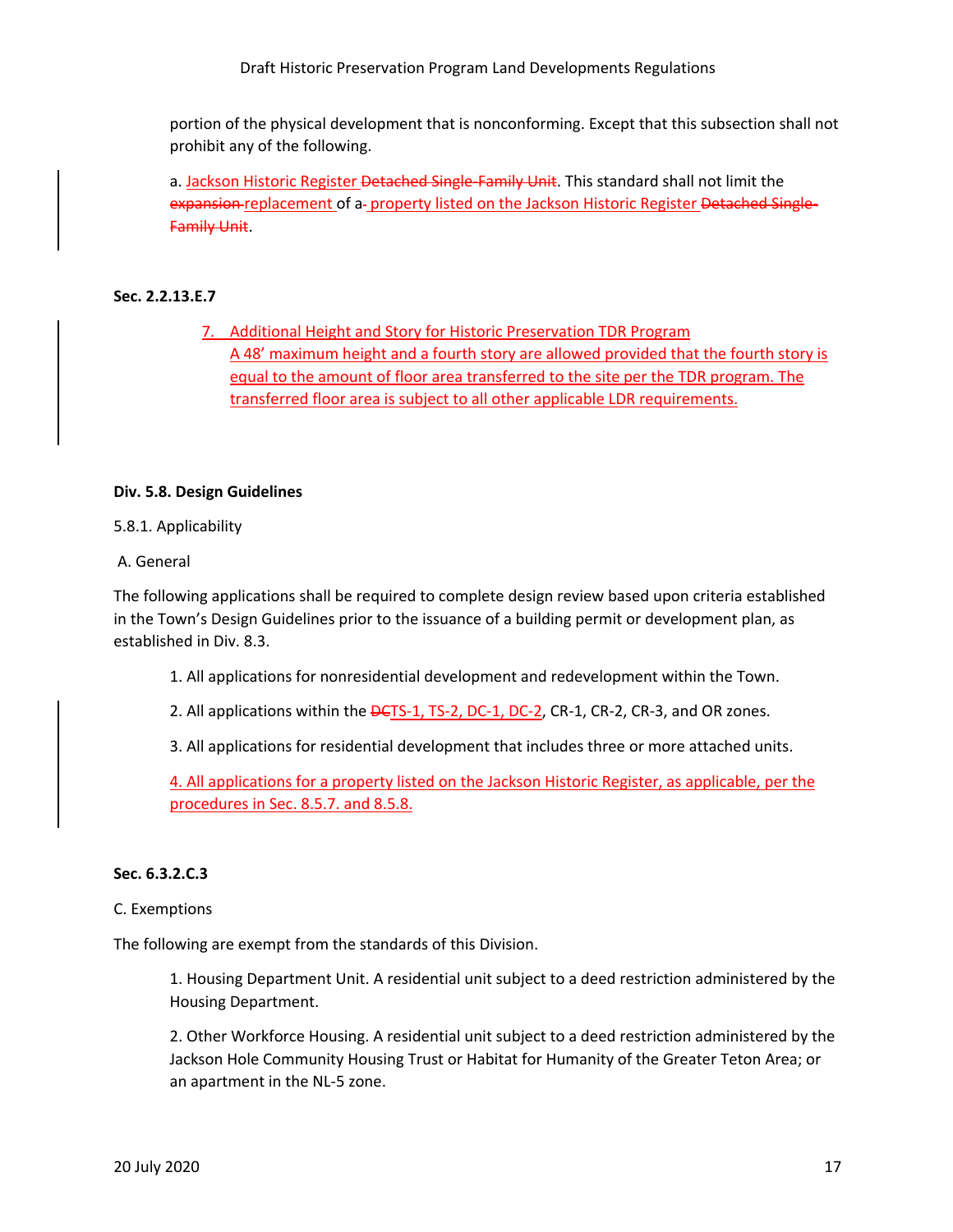3. Historic Building. Use of a building included on the Teton County Historical Preservation Board (TCHPB) list of historically significant properties, or that is otherwise deemed in writing by the TCHPB to be historically significantJackson Historic Register. In addition, if a historic building is used in its historic location, floor area elsewhere on the site equal to the amount of historic floor area used on-site is also exempt for as long as the historic structure remains on the property.

EXAMPLE: A 2,000 square foot historic cabin being converted into a restaurant would be exempt from this Division. If the historic cabin has not been moved in last 50 years and is being used as a restaurant in its historic location, another 2,000 square feet of floor area elsewhere on the site are also exempt from this division. If the historic cabin has been relocated from another location, only the cabin itself is exempt.

## **Sec. 8.2.6.C**

C. Design Review Committee Review

An application subject to the Town's Design Guidelines, as established in Div. 5.8., shall be reviewed by the Design Review Committee (DRC) Historic Preservation Subcommittee (HPS).

1. Review by the DRC or HPS shall occur in a meeting open to the public. At the public meeting, the DRC shall consider the application, and any relevant support materials.

2. The DRC or HPS may confer at the meeting with the applicant on changes deemed advisable to comply with the Town's Design Guidelines established in Div. 5.8.

3. At the public meeting, the DRC or HPS shall provide a recommended decision on the application based on the Town's Design Guidelines. The recommendation shall clearly state the factors considered in making the recommendation.

## **8.8.1. Administrative Adjustment**

#### A. Purpose

The purpose of an administrative adjustment is to allow minor adjustments to certain requirements and numerical standards in these LDRs based on specific review standards. The intent is to provide relief when application of a standard creates practical difficulties in advancement of Comprehensive Plan goals or zoning district purposes.

## B. Applicability

An application may be made for administrative adjustment of the following standards of the LDRs.

1. Landscape Surface Ratio may be adjusted up to 20%.

2. Structure setbacks, not including setbacks from natural resources, may be adjusted up to 20%, or for a property listed on the Jackson Historic Register structure setbacks may be adjusted as provided in Sec. 5.9.6.B.1.a.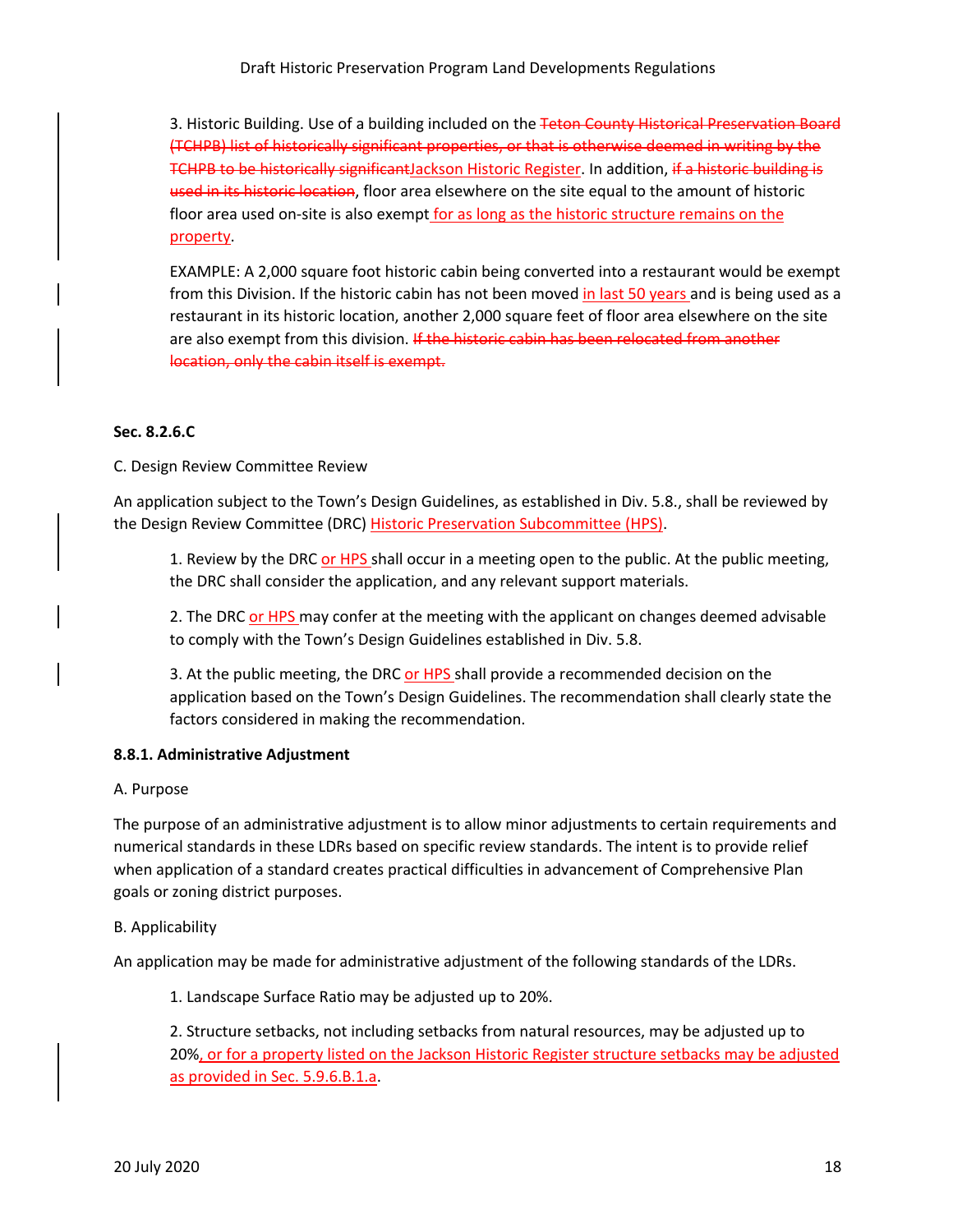Draft Historic Preservation Program Land Developments Regulations

3. Site development setbacks, not including setbacks from natural resources, may be adjusted up to 20%, or for a property listed on the Jackson Historic Register site development setbacks may be adjusted as provided in Sec. 5.9.6.B.1.a.

#### C. Findings

An administrative adjustment shall be approved upon finding the application:

- 1. Complies with the applicability standards of this Section;
- 2. Either:

a. Compensates for some unusual constraint of the site or proposal that is not shared by landowners generally, or

- b. Better protects natural and scenic, or historic resources, or
- c. Better supports the purpose of the zone;

#### **8.10.4. Design Review Committee**

A. Establishment and Purpose

There is hereby established a Design Review Committee (DRC) and Historic Preservation Subcommittee (HPS) for the Town of Jackson, consisting of members who are qualified by experience and training to advise and provide technical assistance to the Planning Director, Planning and Zoning Commission, Board of Adjustment, and Town Council in regards to design review pursuant to Div. 5.8.

B. Powers and Duties

The Design Review Committee, including the Historic Preservation Subcommittee as appropriate, shall have the powers and duties established under the provisions of the LDRs, including:

1. To prepare or cause to be prepared Design Review Guidelines, and recommend such Design Review Guidelines for adoption by the Town Council;

2. To hear requested pre-application conferences pursuant to Sec. 8.2.1.;

3. To hear, consider, and recommend a decision to the Planning Director, the Planning and Zoning Commission, the Board of Adjustment, and the Town Council on the following applications:

a. sketch plan pursuant to Sec. 8.3.1.,

b. development plan pursuant to Sec. 8.3.2., and

c. building permit pursuant to Sec. 8.3.3.; and

d. designation of historic resources and alterations and repositioning/relocation of historic resources.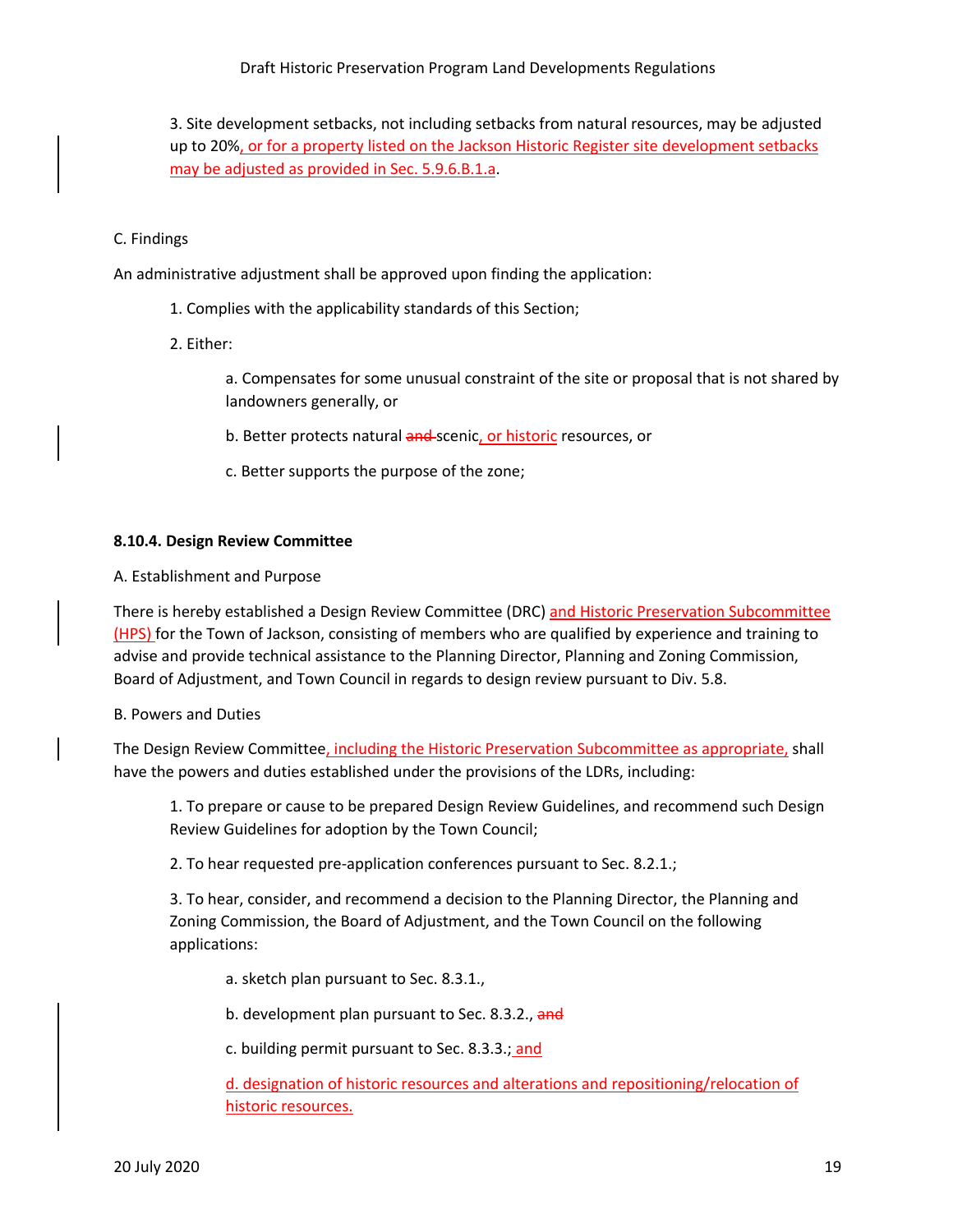## C. Membership

1. Qualifications. Members of the DRC and HPS shall be residents of the Town of Jackson or Teton County. No member of the Town Council, Planning and Zoning Commission, Board of Adjustment, or Town Employees shall serve as a member. Although no certification is required for appointment, members shall be experienced or educated in architecture, landscape architecture, planning, and other design related fields. A diversity of members is encouraged from all professions and from a variety of design firms. In addition, members of the HPS should meet the Secretary of the Interior's Standards and Guidelines Professional Qualifications Standards for History, Archaeology, Architectural History, Architecture and/or Historic Architecture, and/or that have served on the Teton County Historic Preservation Board.

2. Appointment. The DRC shall be composed of 7 members, to be appointed by the Mayor with the consent of the Town Council. The HPS shall be composed of 3 DRC members and shall be appointed by the DRC.

## E. Quorum and Voting

The presence of 4 or more members of the DRC shall constitute a quorum necessary to take action and transact business, except that the presence of 2 or more members will constitute a quorum for the HPS. All actions shall require a simple majority of affirmative votes of the quorum present.

## **Div. 9.5 Defined Terms**

[These are all new definitions that would be added alphabetically to Sec. 9.5 in LDRs]

- 1. Alteration: Any act or process, except repair and light construction, that changes one or more of the architectural features of a structure or site, including, but not limited to, the erection, construction, reconstruction, relocation of, or addition to a structure.
- 2. Applicant person or persons submitting a nomination for designation as a historic property, or a request for approval of work on a historic property.
- 3. Association the direct link between an important historic event or person and a historic property.
- 4. Certificate of Appropriateness (CoA) Certificate issued by the Community Development Director authorizing any proposed repair, preservation, restoration, reconstruction, rehabilitation, alteration, new construction on a historic property, repositioning on a historic property, relocation to another property, or demolition of a historic property pursuant to this ordinance.
- 5. Compatible consistent or harmonious with location, design, setting, materials, workmanship, feeling, or association or an individual building, structure, object or site, or of surrounding properties.
- 6. Design the combination of elements that create the form, plan, space, structure, and style of a property.
- 7. Design guideline a criterion with which the Design Review Commission and/or Community Development Director will require compliance when it is found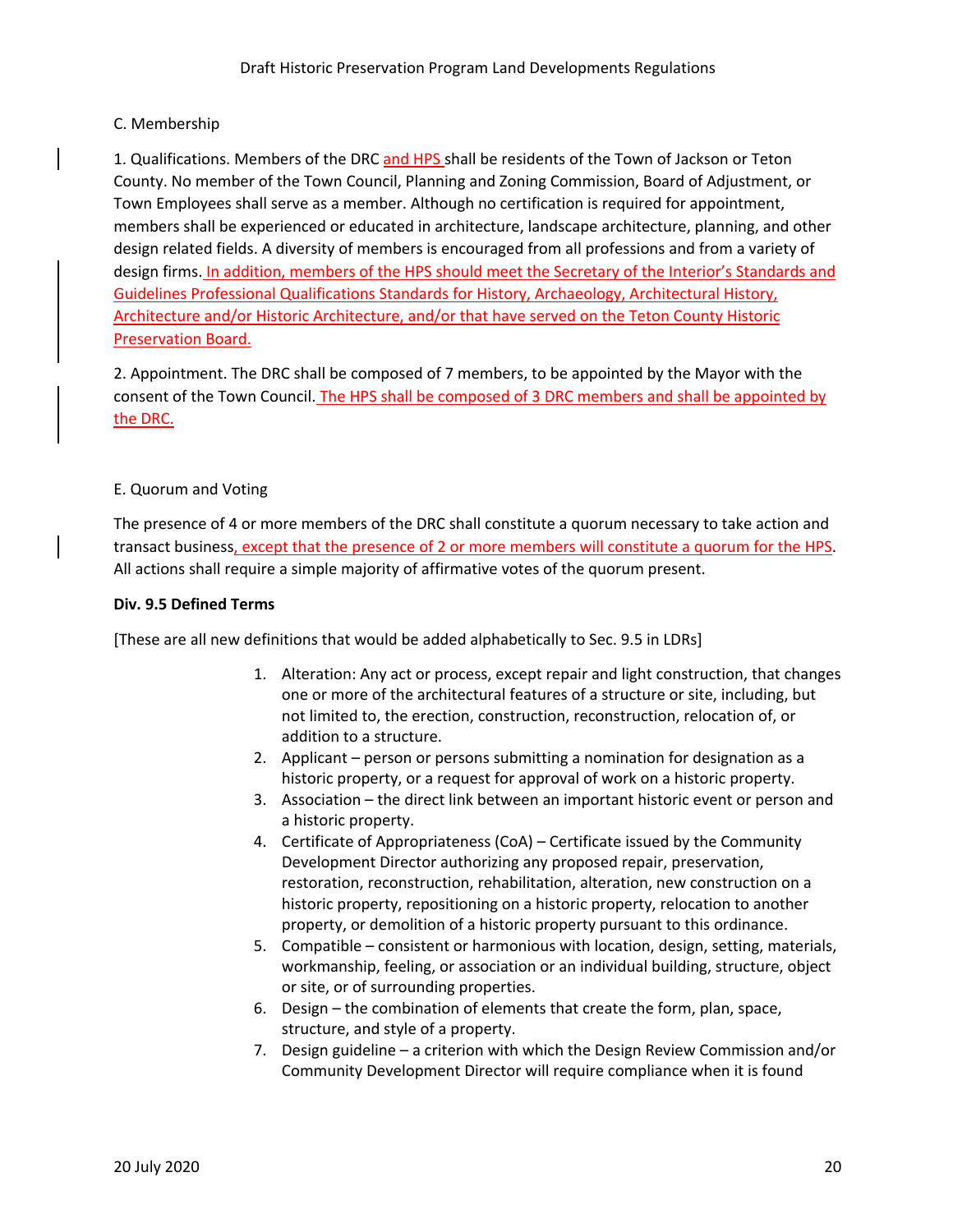applicable to the specific proposal. A guideline is subject to some interpretation when determining compliance.

- 8. Eligibility criteria the criteria by which a property is determined to be historic.
- 9. Feeling a property's expression of the aesthetic or historic sense of a particular period of time.
- 10. Historic property a site, building, structure or object significant in American history, architecture, engineering, archaeology or culture at the national, State or local level.
- 11. Historic significance the meaning or value ascribed to a building, structure, object or site based on criteria for evaluation as identified in Section 3.
- 12. Integrity the ability of a property to convey its historic significance through its physical features.
- 13. Jackson Historic Register (JHR) the list of buildings Landmarks and Registered Historic Resources – found to have significance in the Town of Jackson as maintained by the Planning and Building department.
- 14. Landmark a building, property or object that is determined to be of exceptional historic significance and value as part of the development, heritage or cultural characteristics of the city, state or nation, and is designated to the Jackson Historic Register pursuant to this ordinance.
- 15. Location the place where the historic property was constructed or the place where the historic event occurred.
- 16. Integrity the ability of a historic property to convey its historic significance through its physical features.
- 17. Maintenance all activities necessary to prolong the useful life and aesthetic appearance of a historic property.
- 18. Materials the physical elements that were combined or deposited during a particular period of time and in a particular pattern or configuration to form a historic property.
- 19. National Register of Historic Places (NRHP) the list of significant buildings, structures, sites, objects or districts in American history, architecture, archaeology, engineering, or culture maintained by the U.S. Secretary of the Interior.
- 20. Period of Significance span of time during which significant events and activities associated with a property occurred.
- 21. Owner the person, corporation, government or other legal entity who owns or who has any legal or equitable interest in property and who is so listed as Owner on the records of the Teton County Assessor's Office.
- 22. Registered Historic Resource a property, structure, feature or object that is determined to be of historic significance and is designated to the Jackson Historic Register pursuant to this ordinance.
- 23. Relocation or Relocate moving a building, structure, or object to a different location, either temporarily or permanently.
- 24. Secretary of the Interior's Standards for the Treatment of Historic Properties the preservation, rehabilitation, restoration, and reconstruction standards adopted by the U.S. Department of the Interior.
- 25. Setting the physical environment of a historic property.
- 26. Significant having architectural characteristics and historical associations that make the building, structure, feature or area worthy of preservation.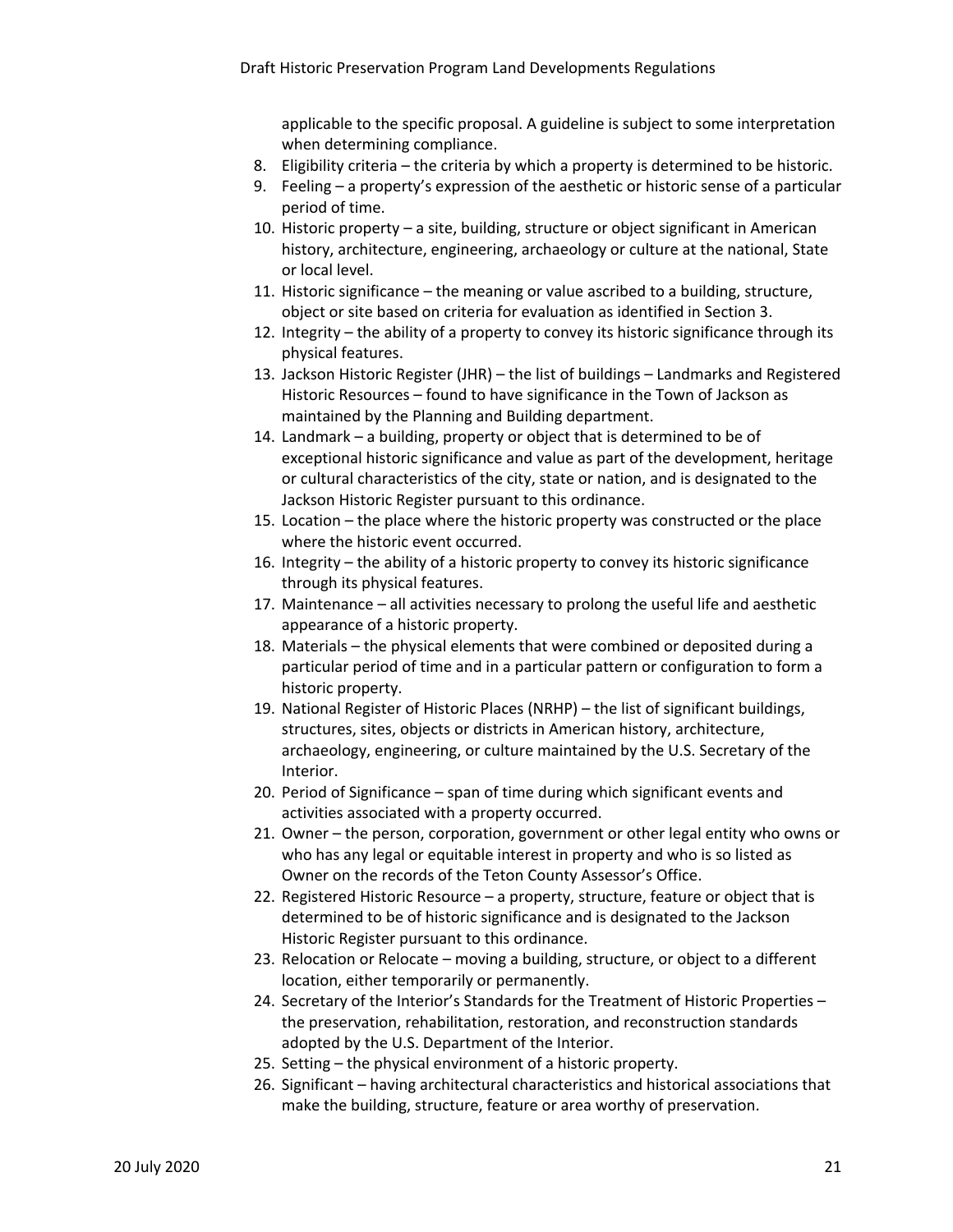- 27. State Historic Preservation Officer (SHPO) means the individual appointed by the Governor to administer the Wyoming Historic Preservation Program.
- 28. Survey (Historic) the process of identifying and gathering data on a community's historic properties. A survey includes field work and may also include background research and more in-depth evaluation of the potential historic properties for designation. Survey work often culminates in an inventory of properties that are found to be significant.
- 29. Survey (Professional) survey work led by a preservation professional, someone who meets the Secretary of the Interior's Professional Qualifications in architectural history or history as outlined by the federal government in 36 CFR 61, Appendix A.
- 30. Property a building, structure, site or object.
- 31. Workmanship the physical evidence of the crafts of a particular culture or people during any given period in history or prehistory.

#### **[Existing Definition in Sec. 9.5 to be deleted]**

Historic Building. Historic building means a building which: (a) is listed on or nominated by the State Historical Society for listing on the National Register of Historic Places; (b) is included in a district which is listed on or nominated by the State historical society for listing on the National Register of Historic Places; or (c) is included on a certified Town list of historic property.

[The below change would be made in the B.3 subsection (Bulk and Mass Standards) of every zone district where this excerpt is found (i.e., most zones)]

#### Design Guidelines

The Design Guidelines apply to all residential and nonresidential development of three attached units or greater, and to properties on the Jackson Historic Register, except where exempted by Planning Director for additions of 20% or less that are consistent with existing architecture

#### **Chapter 15.38 Demolition Standards (Jackson Municipal Code)**

15.38.020 Historic Buildings

**A. General.** The Town Council recognizes that many areas, improvements, buildings or structures have features with historic character or special historic or aesthetic interest or value representing architectural products of distinct periods in the history of Jackson. The Town Council also recognizes that the protection, enhancement and perpetuation of areas, improvements, buildings and structures with features having historic character or special historical or aesthetic interest or value is a public necessity and is required in the interest of the people of the Town.

For the purposes of this section, historic buildings or structures are those buildings, improvements or structures, which are on the Jackson Historic Register or are in excess of fifty (50) years old, or which are otherwise historically or architecturally significant.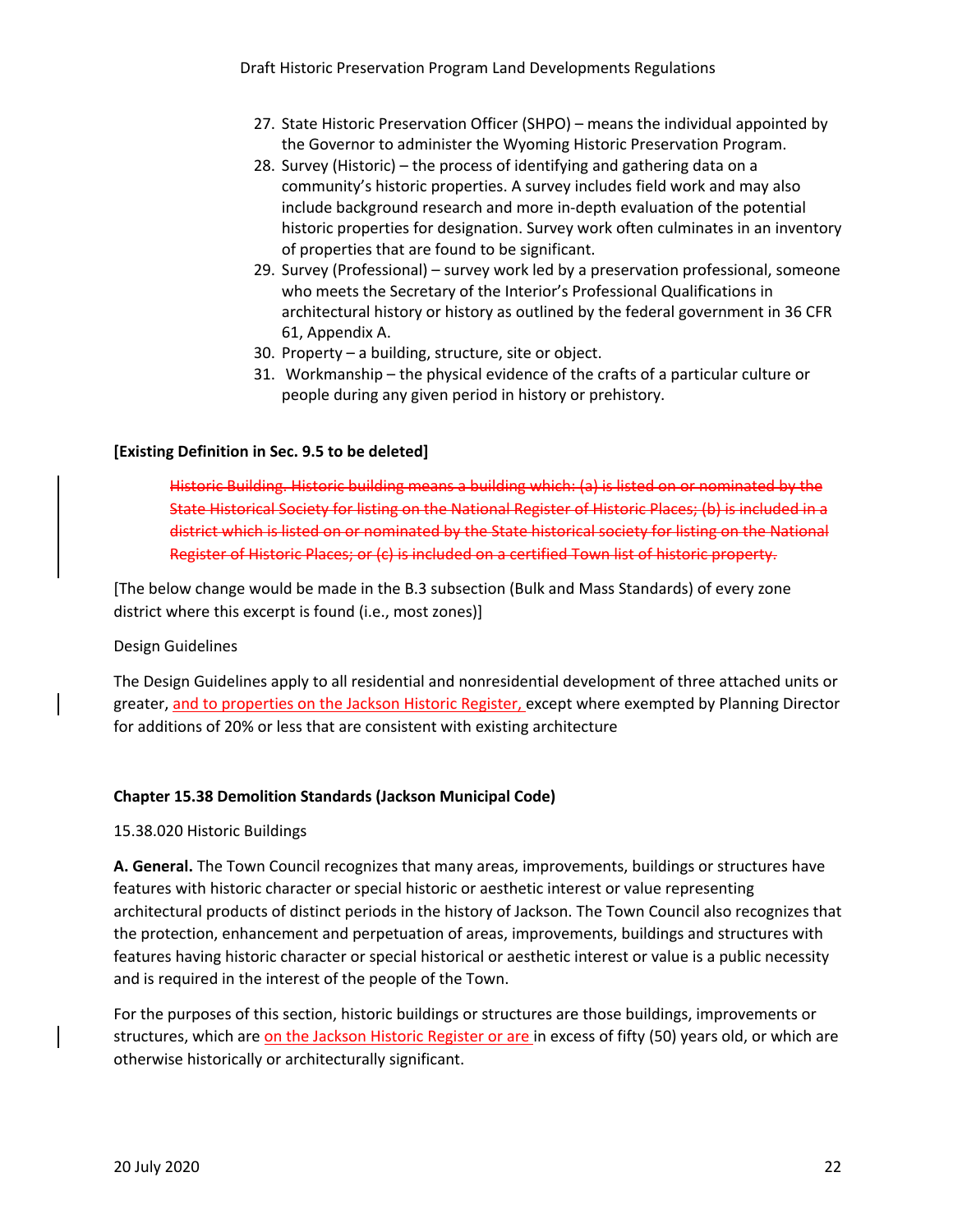Every applicant for a demolition permit shall state to the best of his or her knowledge whether a building or structure for which demolition is sought is either in excess of, or less than, fifty (50) years old as of the date of the application.

**B. Authority to Enact.** Authority for enacting this chapter to protect historic integrity is provided in Wyo. Stat. Section §15-1-601(d)(iv).

**C. The Teton County Historic Preservation Board.** The Teton County Historic Preservation Board ("TCHPB") shall be an advisory board to owners seeking to demolish historic buildings within the Town.

1. The TCHPB shall be an informational and advisory board only, and shall advise owners or residents of buildings or structures on the historic nature, aspects and other historic preservation issues concerning the building or structure sought for demolition.

2. The TCHPB will maintain a non-exclusive list of structures which are either in excess of fifty (50) years old or are otherwise historically or architecturally significant. This list, the TCHPB Building List, will be made publicly available and will be updated from time to time. The TCHPB Building List updated from time to time serves as a guideline to building owners and Town of Jackson officials.

3. The TCHPB may present to the Town Council its findings and recommendations about any development proposal or regulation which impacts any building or structure in excess of fifty (50) years old or which are otherwise historically or architecturally significant.

## **D. Demolition Permit Review**

1. Upon receipt of a demolition permit application pursuant to Section 105.1 of the International Building Code, the planning and building department shall refer the demolition application to the TCHPB.

2. The TCHPB shall review demolition proposals which affect the exterior of any principal or accessory building or structure which is on the TCHPB Building List or the Jackson Historic Register for their impacts on historic resources. The TCHPB will make a recommendation to the planning and building department and/or Town Council within twenty-one (21) thirty (30) calendar days from initial submission of the demolition application to the TCHPB. The TCHPB will either determine that:

A. The building or structure is not historically or architecturally significant, or

B. That the building or structure is historically or architecturally significant and recommend a ninety (90) day stay in the issuance of a demolition permit for public comment and in order for the applicant, the TCHPB and other interested parties to explore alternatives to demolition. The TCHPB shall cite the historic preservation principles upon which it is relying to make its comments or recommendations regarding the impact of such demolition on historic preservation, or-

C. That the building is designated as a Landmark property on the Jackson Historic Register and so should not be demolished.